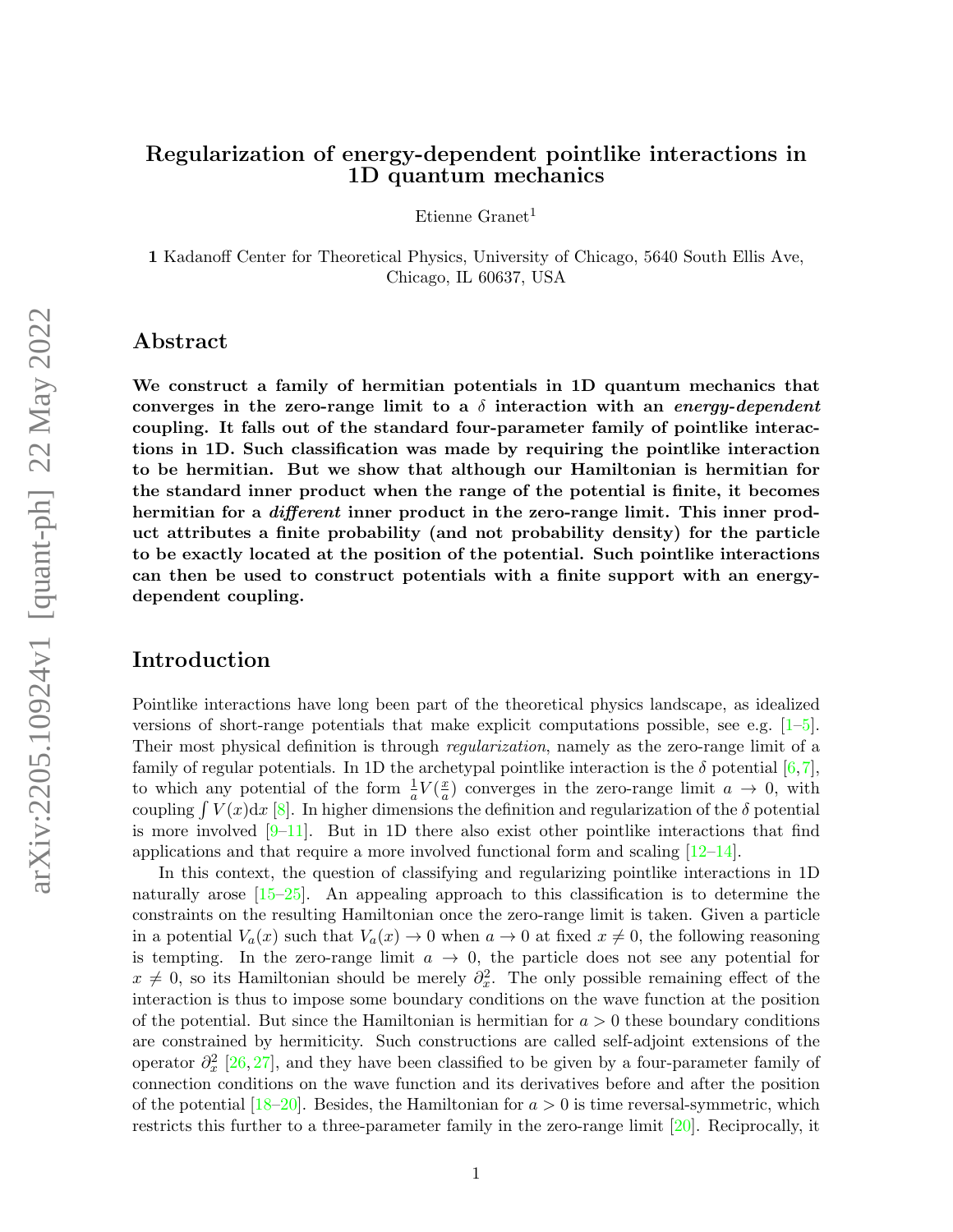has been shown that all this family of connection conditions can indeed be obtained through appropriate regularizations  $[23,28]$  $[23,28]$ . Hence, according to this reasoning, pointlike interactions in 1D quantum mechanics obtained from a regular potential should exactly be this threeparameter family of connection conditions.

But there is actually a subtlety in this reasoning. The weak point is that hermiticity is inner product-dependent [\[29\]](#page-19-5). Although the Hamiltonian is certainly hermitian for the standard inner product when  $a > 0$ , it can become hermitian for a different inner product in the zero-range limit, yielding more general connection conditions than previously argued. In this paper, we precisely construct a family of smooth potentials  $V_a(x)$  that are hermitian for the standard inner product, but whose zero-range limit is not described by the previous connection conditions. We show that in the limit  $a \to 0$  it converges instead to a  $\delta$  interaction with an energy-dependent coupling. This means that the resulting eigenstates of the Hamiltonian satisfy the connection conditions of a  $\delta$  interaction, but with an amplitude that depends on the energy of that eigenstate. Such a dependence on the energy is allowed only because the Hamiltonian becomes hermitian for a different inner product when  $a \to 0$ . This inner product attributes a finite probability (and not just probability density) for a particle to be located at the position of the potential. Similarly, we present as well a potential  $V_a(x)$  that in the zero-range limit converges to the so-called " $\delta'$  interaction" between fermions, but with an energy-dependent coupling. These pointlike interactions can then be used to construct energy-dependent potentials that have a finite support.

We then discuss the dynamics of a particle interacting with this potential and the influence of the non-standard inner product. Because of this inner product, the particle has a tendency to stick to the potential, i.e. can be captured by the potential that acts like a pointlike potential well. When two particles interact with each other via this potential, this means a finite probability of forming a pointlike pair of particles, that is however not stable. We investigate such properties with the two pointlike interactions constructed in this paper.

We note that quantum mechanics with non-hermitian Hamiltonians or with non-standard inner products has been the object of many studies in the past, see e.g. [\[29–](#page-19-5)[32\]](#page-19-6), in particular in  $PT$ -symmetric systems [\[33–](#page-19-7)[35\]](#page-19-8) and open systems [\[36,](#page-19-9)[37\]](#page-19-10). But in our case, this unusual inner product results from the limit of Hamiltonians that are perfectly hermitian for the usual inner product. The fact that the pointlike interactions built in this paper fall out of the previously mentioned classification does not result from a choice of an unusual inner product in the first place. Being the zero-range limit of regular potentials, they are on the same footing as the three-parameter family presented above.

We also note that energy-dependent potentials in quantum mechanics have attracted interest for a long time, because relativistic equations can be seen sometimes as stationary Schrödinger equations with energy-dependent couplings, see e.g.  $[38]$ . Pointlike interactions with an energy dependence have also been introduced before, in the form of higher-derivatives  $\delta$  potentials [\[39–](#page-19-12)[42\]](#page-20-0). However their definition therein is only formal and it is known that the connection conditions obtained by integrating the Schrödinger equation with higher derivatives  $\delta$  functions are often incorrect, see e.g. [\[16\]](#page-18-11) and the appendix of [\[14\]](#page-18-7). To the best of our knowledge, our paper is the first to define energy-dependent potentials constructed from usual, regular and hermitian potentials in non-relativistic quantum mechanics.

# Contents

1 Definitions and reminders [3](#page-2-0)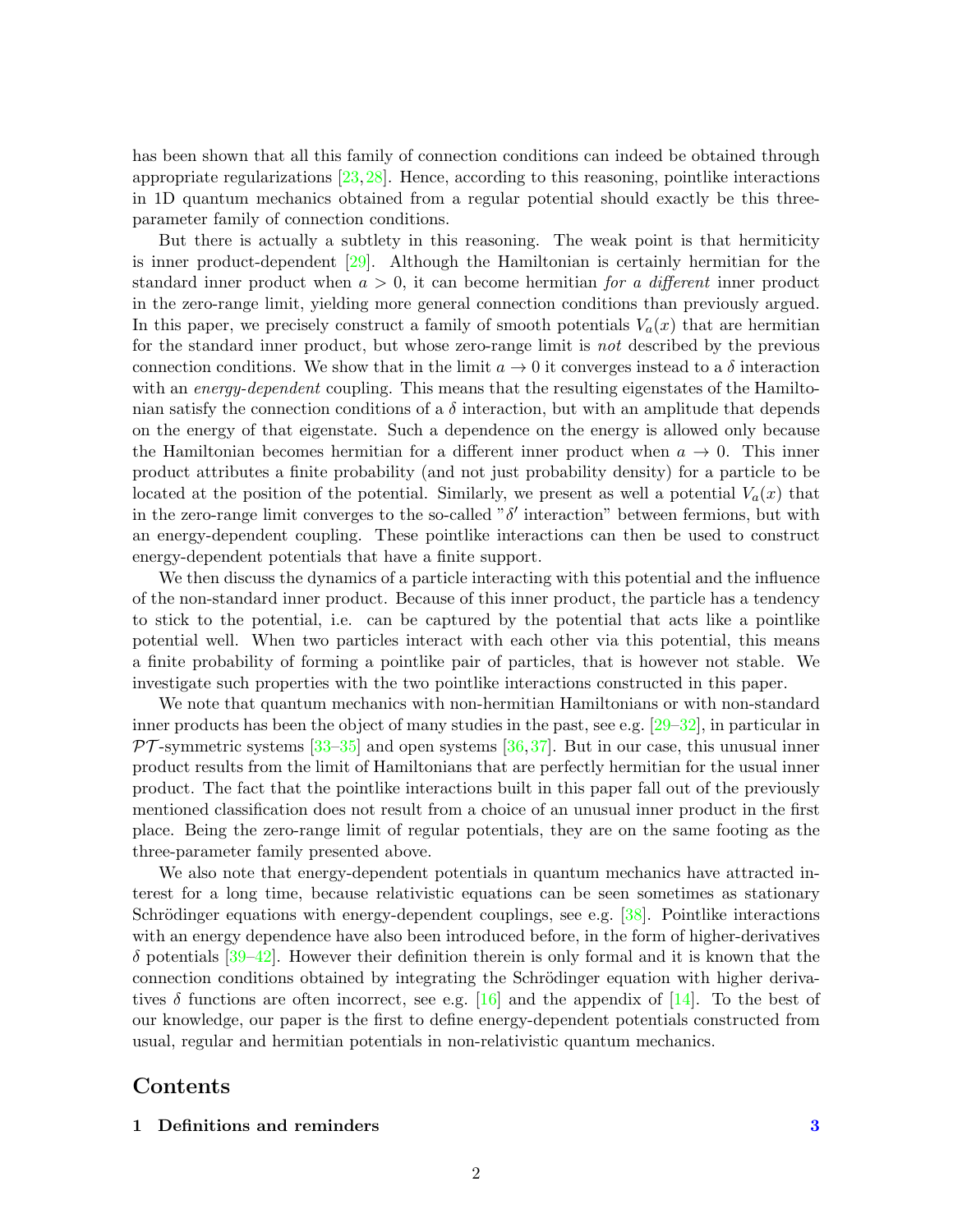|            | 1.1                                                     | Pointlike interaction                                 | 3              |
|------------|---------------------------------------------------------|-------------------------------------------------------|----------------|
|            | 1.2                                                     | Energy functional point of view                       | 3              |
|            | 1.3                                                     | Standard pointlike interactions                       | $\overline{5}$ |
| $\bf{2}$   |                                                         | Energy-dependent pointlike interaction between bosons | 6              |
|            | 2.1                                                     | The potential                                         | 6              |
|            | 2.2                                                     | The resulting inner product                           | 9              |
|            | 2.3                                                     | The resulting Hamiltonian                             | 11             |
|            | 2.4                                                     | Two particles interacting via the pointlike potential | 11             |
|            | 2.5                                                     | Dynamics                                              | 13             |
|            | 2.6                                                     | Energy-dependent potentials with a finite support     | 15             |
| 3          | Energy-dependent pointlike interaction between fermions |                                                       | 16             |
|            | 3.1                                                     | The potential                                         | 16             |
|            | 3.2                                                     | The resulting inner product and Hamiltonian           | 17             |
| References |                                                         |                                                       | 18             |

# <span id="page-2-0"></span>1 Definitions and reminders

### <span id="page-2-1"></span>1.1 Pointlike interaction

The wave function  $\psi(x, t)$  of a particle in a potential  $V(x)$  in a ring  $[-L/2, L/2]$  of size L with periodic boundary condition satisfies the Schrödinger equation

<span id="page-2-4"></span>
$$
i\partial_t \psi = -\partial_x^2 \psi + V(x)\psi.
$$
 (1)

Let  $V_a(x)$  a family of potentials parametrized by  $a > 0$ . We say that it describes a pointlike interaction (or pointlike potential) in the limit  $a \to 0$  if

$$
\lim_{a \to 0} \int_{-L/2}^{L/2} f(x) V_a(x) dx = 0,
$$
\n(2)

for any integrable function f for which there exists  $\epsilon > 0$  such that  $f(x) = 0$  for  $x \in [-\epsilon, \epsilon]$ <sup>[1](#page-2-3)</sup>. The family  $V_a(x)$  is then called a regularization of this pointlike interaction. Given a periodic initial condition  $\psi(x, t = 0)$ , we define the time evolution of the wave function of the particle in this pointlike potential as the limit  $a \to 0$  of the solution of [\(1\)](#page-2-4) for  $a > 0$ .

### <span id="page-2-2"></span>1.2 Energy functional point of view

The previous definition of pointlike interactions is a physical definition, since a pointlike potential is just an idealised view of a very short-range potential convenient to the theoretician. However, it does not provide a description of the system once the zero-range limit is taken. In this section, we present a simple and flexible framework for this.

<span id="page-2-3"></span><sup>&</sup>lt;sup>1</sup>Imposing  $V_a(x) \to 0$  at fixed  $x \neq 0$  when  $a \to 0$  is not enough. For example,  $V_a(x) = \frac{1}{a}$  for  $1 < x < 1 + a$ satisfies this property, but produces a  $\delta$  interaction at  $x = 1$  and not at  $x = 0$ .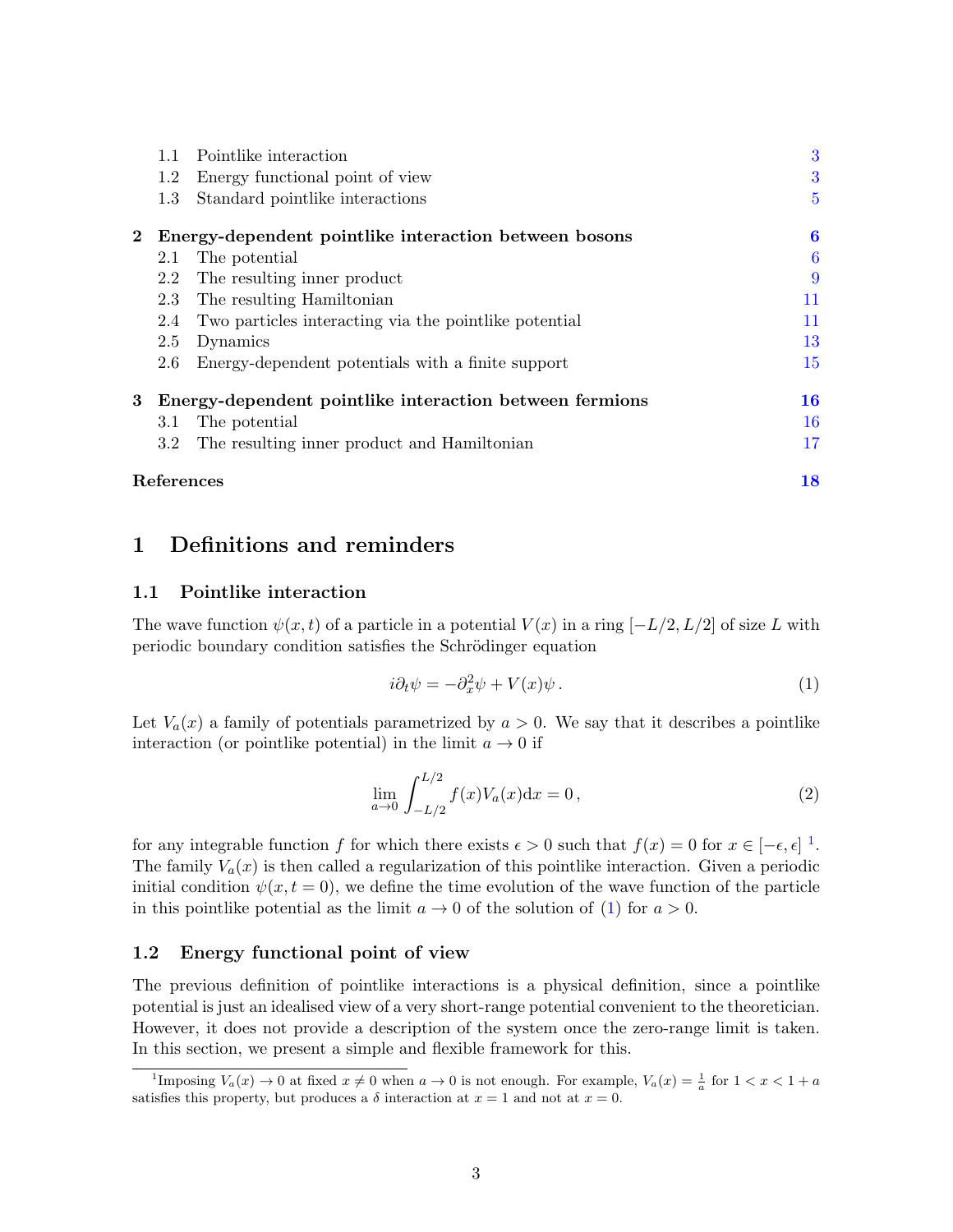Let us first reformulate the previous problem. We consider  $H$  the Hilbert space of smooth functions on  $[-L/2, L/2]$  satisfying periodic boundary conditions, equipped with the standard inner product

<span id="page-3-0"></span>
$$
\langle \phi | \psi \rangle = \int_{-L/2}^{L/2} \phi^*(x) \psi(x) dx , \qquad (3)
$$

and define the following energy functional for a real potential  $V(x)$ 

$$
H(\psi) = \int_{-L/2}^{L/2} |\psi'(x)|^2 dx + \int_{-L/2}^{L/2} V(x) |\psi(x)|^2 dx.
$$
 (4)

We recall that the local minima of  $H(\psi)$  at fixed norm  $\langle \psi | \psi \rangle = 1$  satisfy the stationary Schrödinger equation

<span id="page-3-1"></span>
$$
-\partial_x^2 \psi(x) + V(x)\psi(x) = E\psi(x),\tag{5}
$$

with  $E$  constrained by the boundary conditions. It is then the value taken by the energy functional on this local minimum  $H(\psi) = E$ . We can then define a dynamics on the linear space S spanned by the local minima of the energy functional H the following way. If  $\psi(x)$ is a local minimum with energy  $H(\psi) = E$ , then we define its time evolution  $\psi(x, t)$  by

$$
\psi(x,t) = \psi(x)e^{-iEt},\tag{6}
$$

and extend this definition by linearity to the full vector space  $S$ . It follows that in  $S$ , the time evolution of wave functions is governed by the Schrödinger equation  $(1)$ .

#### Example:  $\delta$  interaction

Let us illustrate now how pointlike interactions can be described in this framework. To that end, we consider the textbook example of the  $\delta$  interaction. It is a pointlike interaction defined by the regularization  $V_a(x) = \frac{c}{a} \mathbf{1}_{|x| < a/2}$  in [\(4\)](#page-3-0), for c real. The Schrödinger equation [\(5\)](#page-3-1) can be straightforwardly solved for  $a > 0$  since the potential is constant by part, from which one can deduce the form of the wavefunction in the pointlike limit  $a \to 0$ . It is well-known that the eigenstates in the limit  $a \to 0$  satisfy

$$
\psi''(x) + E\psi(x) = 0, \quad \text{for } x \neq 0
$$
  
\n
$$
\psi(0+) - \psi(0-) = 0
$$
  
\n
$$
\psi'(0+) - \psi'(0-) = c\psi(0),
$$
\n(7)

with  $E$  constrained by the boundary conditions.

Let us show now that these boundary conditions exactly correspond to the local minima of the energy functional

$$
H(\psi) = \int_{-L/2}^{L/2} |\psi'(x)|^2 dx + c|\psi(0)|^2,
$$
\n(8)

at fixed unit norm  $\langle \psi | \psi \rangle = 1$ . Introducing a Lagrange multiplier E, the problem is equivalent to minimizing

$$
F(\psi, E) = H(\psi) - E(\langle \psi | \psi \rangle - 1), \qquad (9)
$$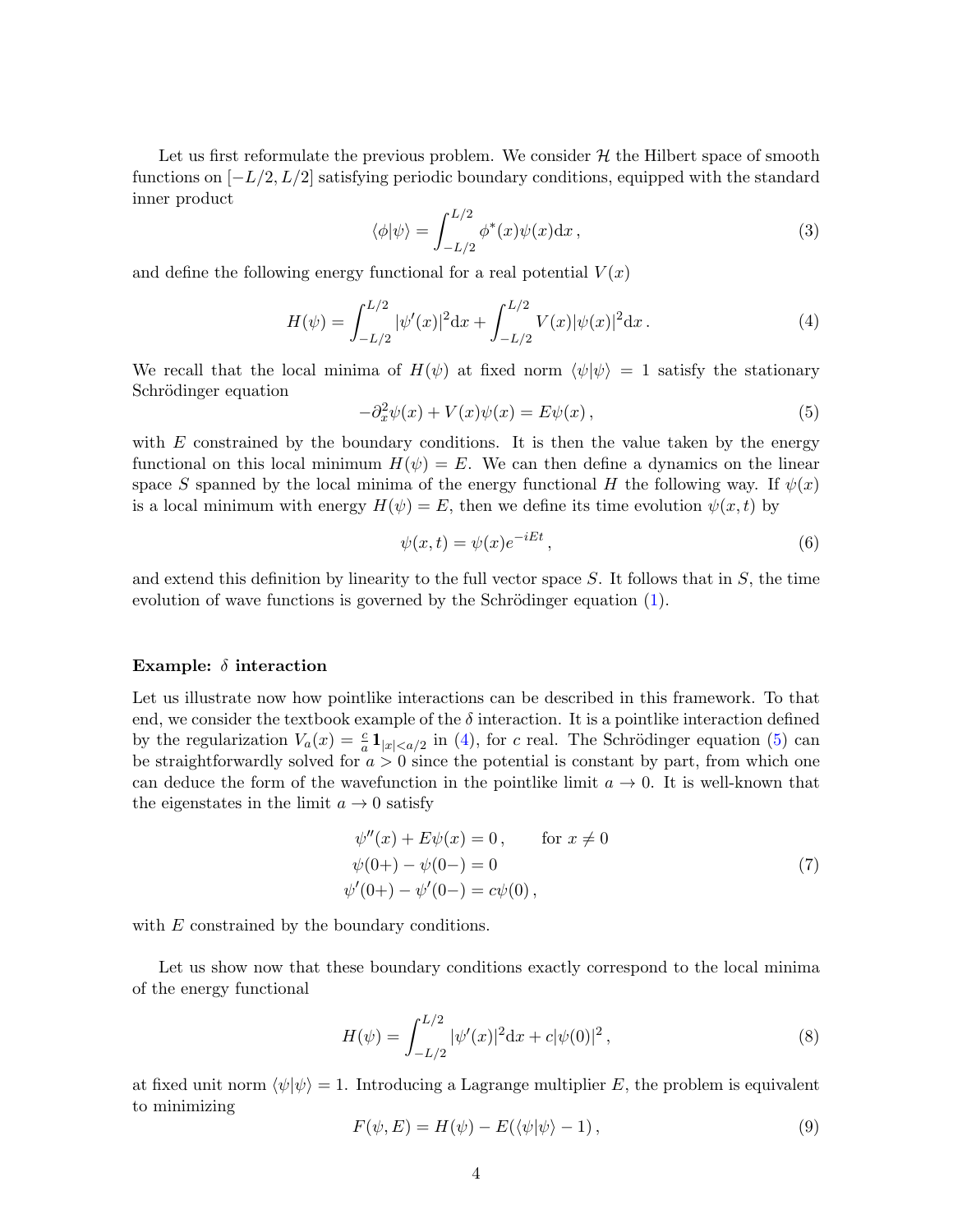without constraining  $\psi$ . Indeed, minimizing with respect to E imposes  $\langle \psi | \psi \rangle = 1$ , while minimizing with respect to  $\psi$  minimizes then  $H(\psi)$ . We have for a continuous perturbation δψ

$$
F(\psi + \delta\psi, E) = F(\psi, E) + 2\Re \int_{-L/2}^{L/2} (\psi'(x))^* \delta\psi'(x) dx - 2E\Re \int_{-L/2}^{L/2} \psi(x)^* \delta\psi(x) dx + 2c\Re \psi(0)^* \delta\psi(0) + \mathcal{O}(\delta\psi^2).
$$
 (10)

Let us assume that there are points  $y_j$  where  $\psi'$  is discontinuous. Then performing an integration by part

$$
F(\psi + \delta \psi, E) - F(\psi, E) = -2\Re \int_{-L/2}^{L/2} (\psi''(x) + E\psi(x))^* \delta \psi(x) dx + 2c\Re \psi(0)^* \delta \psi(0) - 2\Re \sum_j (\psi'(y_j+) - \psi'(y_j-))^* \delta \psi(y_j) + \mathcal{O}(\delta \psi^2).
$$
 (11)

It follows that in order to make vanish all the  $\delta\psi$  terms, one requires a continuous  $\psi'(x)$  when  $x \neq 0$ , and

$$
\psi'(0+) - \psi'(0-) = c\psi(0),\tag{12}
$$

as well as for  $x \neq 0$ 

$$
\psi''(x) + E\psi(x) = 0.
$$
\n<sup>(13)</sup>

### <span id="page-4-0"></span>1.3 Standard pointlike interactions

We briefly recall the reasoning made in the introduction. The eigenstates of a particle interacting with a pointlike potential at  $x = 0$  according to the definition of Section [1.1,](#page-2-1) for any  $\epsilon > 0$  should satisfy a free Schrodinger equation  $\psi''(x) + E\psi(x) = 0$  for  $|x| > \epsilon$ . Hence the only possible effect of the pointlike interaction is to impose some boundary conditions for  $x > 0$  and  $x < 0$ . Since the Hamiltonian is hermitian for  $a > 0$ , it is tempting to look for connection conditions that will make the resulting pointlike interaction hermitian. We will call such settings a standard pointlike interaction at  $x = 0$ . In the math terminology, this corresponds to self-adjoint extensions of the operator  $\partial_x^2$  on the space of smooth functions on  $[-L/2, L/2] \setminus \{0\}$  [\[26\]](#page-19-1). It is known that the only such possible connection conditions are [\[18–](#page-18-9)[20\]](#page-18-10)

<span id="page-4-1"></span>
$$
\begin{cases}\n\text{either} & \begin{pmatrix} \psi(0+) \\ \psi'(0+) \end{pmatrix} = e^{i\theta} \begin{pmatrix} a & b \\ c & d \end{pmatrix} \begin{pmatrix} \psi(0-) \\ \psi'(0-) \end{pmatrix} \\
\text{or} & \psi'(0+) = h_+\psi(0+) \end{cases}, \quad \psi'(0-) = h_-\psi(0-),\n\end{cases} (14)
$$

with  $\theta$ ,  $a, b, c, d, h_{+}$  real parameters satisfying  $ad - bc = 1$ . The second possibility in [\(14\)](#page-4-1) can be obtained as particular limits of the first possibility when some parameters go to  $\pm \infty$ . This leaves thus a four-parameter family. If now time-reversal invariance is imposed, it constrains  $\theta = 0$ , leaving a three-parameter family [\[20\]](#page-18-10). Besides, the connection conditions [\(14\)](#page-4-1) are indeed pointlike interactions in the sense of Section [1.1,](#page-2-1) i.e. they can be obtained as limits of regular potentials [\[28\]](#page-19-4).

In the following Sections we precisely show that not all pointlike interactions are standard pointlike interactions, i.e. there exist pointlike interactions with more general connection conditions than [\(14\)](#page-4-1).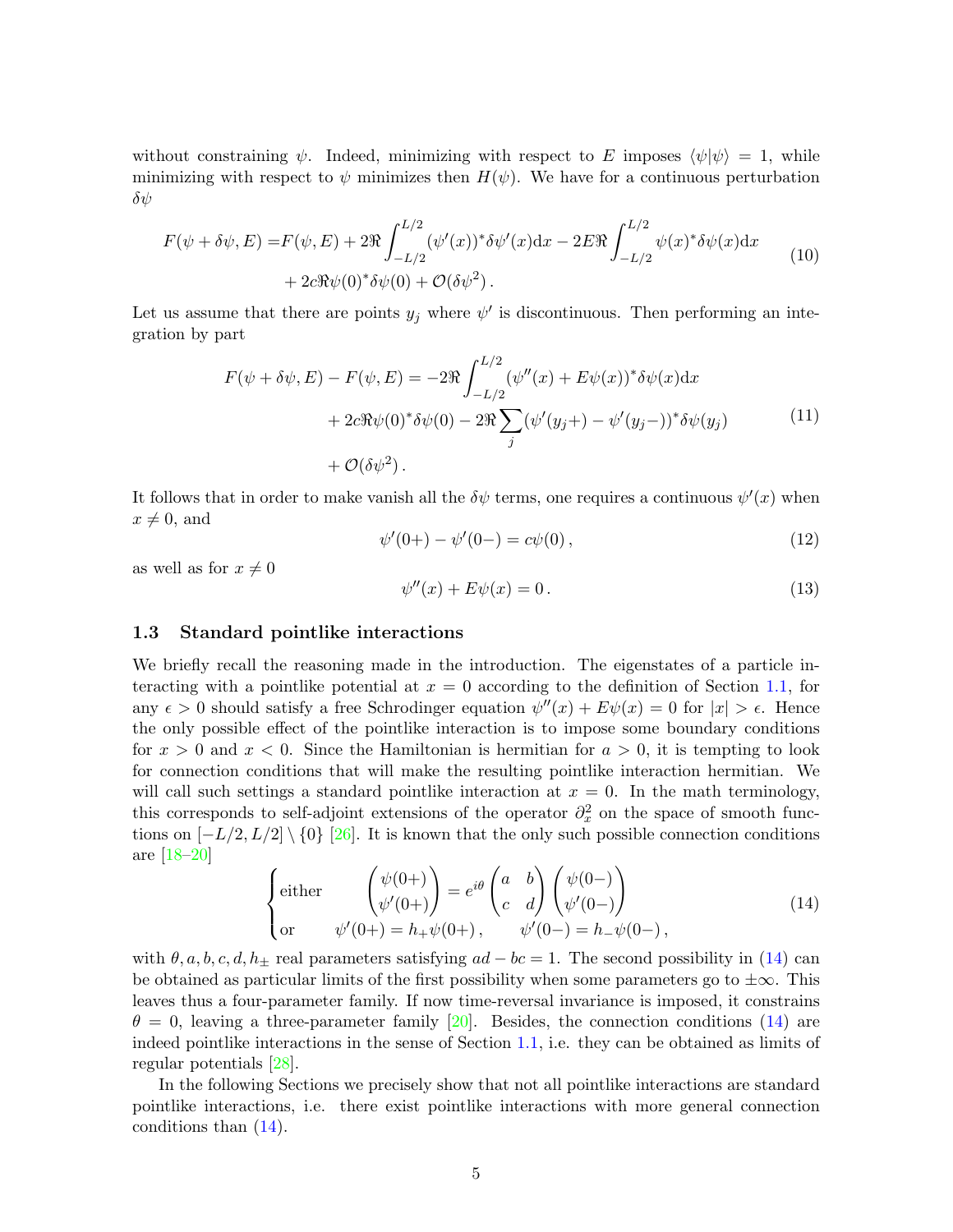## <span id="page-5-0"></span>2 Energy-dependent pointlike interaction between bosons

#### <span id="page-5-1"></span>2.1 The potential

The first energy-dependent pointlike interaction that we present acts like a  $\delta$  potential with an energy-dependent coupling for bosons, and is transparent for fermions. Its construction is given by the following Theorem.

<span id="page-5-3"></span>**Theorem 1.** Let  $c \geq 0, \nu \geq 0$ . Let  $\sigma(x)$  a smooth odd increasing function such that  $\sigma(x) \to 1$ when  $x \to \infty$ , and  $\Delta(x)$  a smooth positive even function that satisfies

$$
\int_{-\infty}^{\infty} \Delta(x) dx = 1, \qquad \int_{-\infty}^{\infty} \sqrt{\Delta(x)} dx < \infty, \qquad \max(x^2 \Delta(x)) < \infty.
$$
 (15)

[For example, one can take  $\sigma(x) = \tanh(x)$  and  $\Delta(x) = \frac{1}{2} \tanh'(x)$ .] For E real and  $a > 0$ , we define  $\psi_a(x)$  as the solution to

<span id="page-5-5"></span><span id="page-5-4"></span>
$$
-\psi_a''(x) + V_a(x)\psi_a(x) = E\psi_a(x),\qquad(16)
$$

with some fixed a-independent boundary conditions at  $x = 1$ , and where the potential is

$$
V_a(x) = \frac{v_a''(x)}{v_a(x)}, \qquad v_a(x) = 1 + \frac{c}{2}x\sigma(\frac{x}{a}) + \nu\sqrt{\frac{1}{a}\Delta(\frac{x}{a})}.
$$
 (17)

The limit  $\psi(x) \equiv \lim_{a \to 0} \psi_a(x)$  satisfies

<span id="page-5-2"></span>
$$
\psi''(x) + E\psi(x) = 0 \quad \text{for } x \neq 0
$$

$$
\begin{pmatrix} \psi(0+) \\ \psi'(0+) \end{pmatrix} = \begin{pmatrix} 1 & 0 \\ c - E\nu^2 & 1 \end{pmatrix} \begin{pmatrix} \psi(0-) \\ \psi'(0-) \end{pmatrix} . \tag{18}
$$

Before entering the proof, let us make the following comment on the connection conditions [\(18\)](#page-5-2). If the wave function describes two bosons interacting via  $V_a(x)$  in the center of mass frame, then  $\psi(x)$  has to be even, so  $\psi(0+) = \psi(0-)$  and  $\psi'(0+) = -\psi'(0-)$ . This leads to the jump condition

$$
\psi'(0+) - \psi'(0-) = (c - E\nu^2)\psi(0),\tag{19}
$$

which is exactly like a  $\delta$  potential with an energy-dependent coupling. Now, if the wave function describes fermions, it has to be odd and so  $\psi(0+) = -\psi(0-)$  and  $\psi'(0+) = \psi'(0-)$ . The connection conditions [\(18\)](#page-5-2) are then automatically satisfied, meaning that this pointlike potential is transparent for fermions, i.e. has no effect.

Besides, we give a plot of the potential  $V_a(x)$  in the right panel of Figure [1.](#page-14-1)

*Proof of Theorem [1.](#page-5-3)* Two independent solutions of [\(16\)](#page-5-4) for  $E = 0$  are  $v_a(x)$  which is even, and

$$
w_a(x) = v_a(x) \int_0^x \frac{dt}{v_a(t)^2},
$$
\n(20)

which is odd. Hence the solutions to

$$
-\psi''_a(x) + V_a(x)\psi_a(x) = f(x), \qquad (21)
$$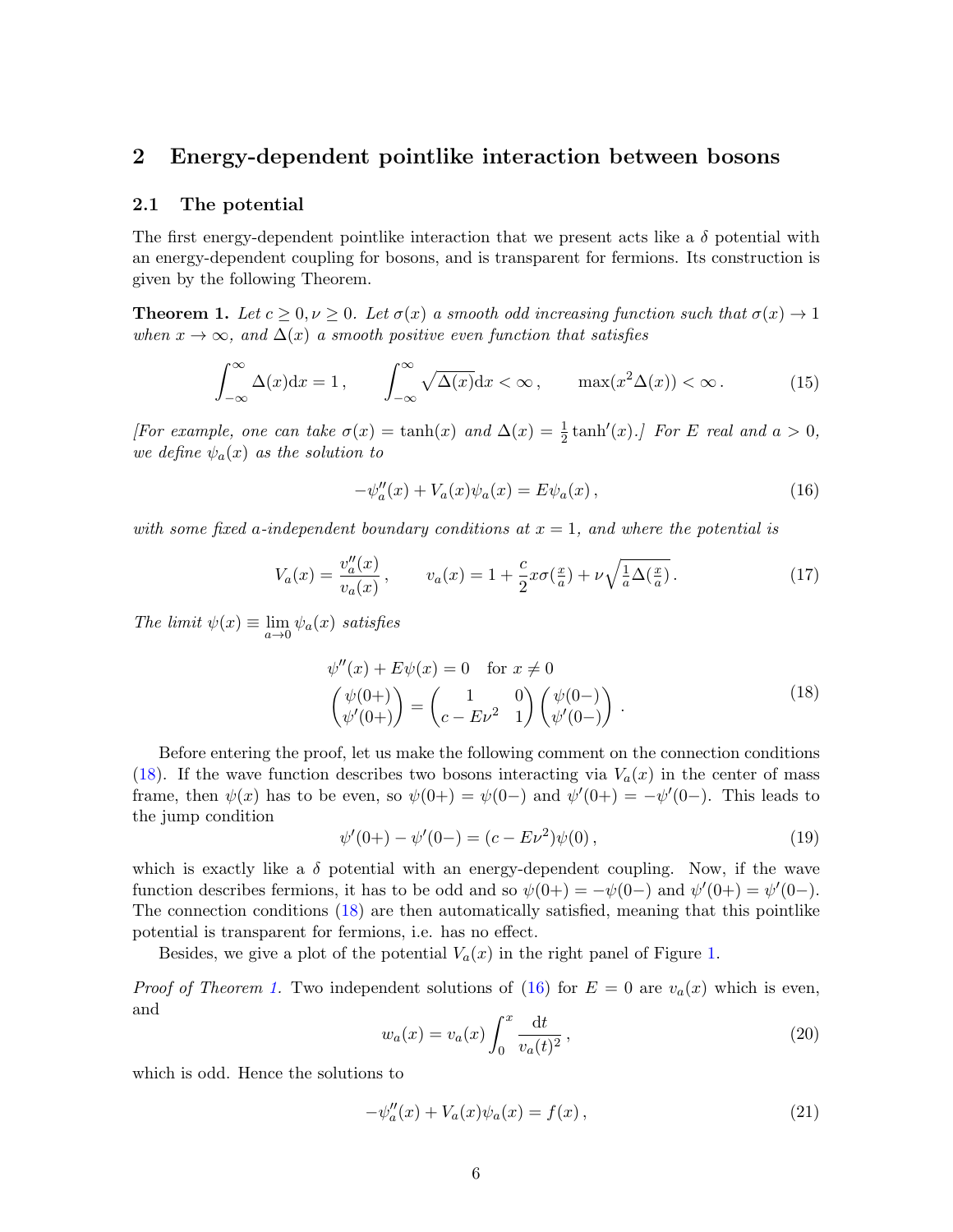for  $f(x)$  an arbitrary even smooth function, are

$$
\psi_a(x) = v_a(x) \int_0^x f(y)w_a(y)dy - w_a(x) \int_0^x f(y)v_a(y)dy + A_a v_a(x) + B_a w_a(x).
$$
 (22)

with  $A_a, B_a$  integration constants depending on the boundary conditions. It follows that  $\psi_a(x)$  satisfies the self-consistency equation

$$
\psi_a(x) = E v_a(x) \int_0^x \psi_a(y) w_a(y) dy - E w_a(x) \int_0^x \psi_a(y) v_a(y) dy + A_a v_a(x) + B_a w_a(x). \tag{23}
$$

Let us argue that one can assume that  $A_a, B_a$  are independent of a. Indeed, by linearity of this integral equation, one can focus on the two cases  $A_a = 0$  (odd solution) and  $B_a = 0$  (even solution). Then, focusing e.g. on the case  $B_a = 0$ , if we define  $\tilde{\psi}_a$  as the solution to this integral equation with an A fixed independent of a, one has  $\psi_a(x) = \frac{A_a}{A} \tilde{\psi}_a(x)$ . Hence this provides a solution to the problem provided  $A_a = A \frac{\psi_a(1)}{\tilde{\psi}_a(1)}$  has a finite limit when  $a \to 0$ .

We will thus assume from now on that  $A_a = A$  and  $B'_a = B$  are independent of a. Defining then

$$
\bar{\psi}_a(x) = \psi_a(x) - A\nu \sqrt{\frac{1}{a} \Delta(\frac{x}{a})},\tag{24}
$$

it satisfies

<span id="page-6-0"></span>
$$
\bar{\psi}_a(x) = Ev_a(x) \int_0^x \bar{\psi}_a(y) w_a(y) dy - E w_a(x) \int_0^x \bar{\psi}_a(y) \bar{v}_a(y) dy \n- Ev w_a(x) \int_0^x \bar{\psi}_a(y) \sqrt{\frac{1}{a} \Delta(\frac{y}{a})} dy \n+ E A \nu v_a(x) \int_0^x \sqrt{\frac{1}{a} \Delta(\frac{y}{a})} w_a(y) dy - E A \nu w_a(x) \int_0^x \sqrt{\frac{1}{a} \Delta(\frac{y}{a})} \bar{v}_a(y) dy \n- E A \nu^2 w_a(x) \int_0^x \frac{1}{a} \Delta(\frac{y}{a}) dy + A \bar{v}_a(x) + B w_a(x),
$$
\n(25)

with

$$
\bar{v}_a(x) = 1 + \frac{c}{2} x \sigma(\frac{x}{a}). \tag{26}
$$

To go further, we prove the following Lemma.

<span id="page-6-1"></span>**Lemma 1.** If  $|f_a(x)|$  is bounded independently of a and  $x \in [-L/2, L/2]$ , then

$$
\lim_{a \to 0} \int_{-L/2}^{L/2} f_a(x) \sqrt{\frac{1}{a} \Delta(\frac{x}{a})} dx = 0.
$$
 (27)

*Proof.* Denoting M the bound on  $f_a$ , we have

$$
\left| \int_{-L/2}^{L/2} f_a(x) \sqrt{\frac{1}{a} \Delta(\frac{x}{a})} dx \right| \leq M \sqrt{a} \int_{-L/(2a)}^{L/(2a)} \sqrt{\Delta(x)} dx,
$$
\n(28)

which goes to zero when  $a \to 0$  from the assumption  $\int_{-\infty}^{\infty} \sqrt{\Delta(x)} dx < \infty$ .  $\Box$ 

This will be useful to prove the following Lemma.

<span id="page-6-2"></span>**Lemma 2.** The functions  $w_a(x)$  and  $\bar{\psi}_a(x)$  are bounded independently of  $a < 1$  and  $x \in \bar{\mathcal{L}}$  $[-L/2, L/2].$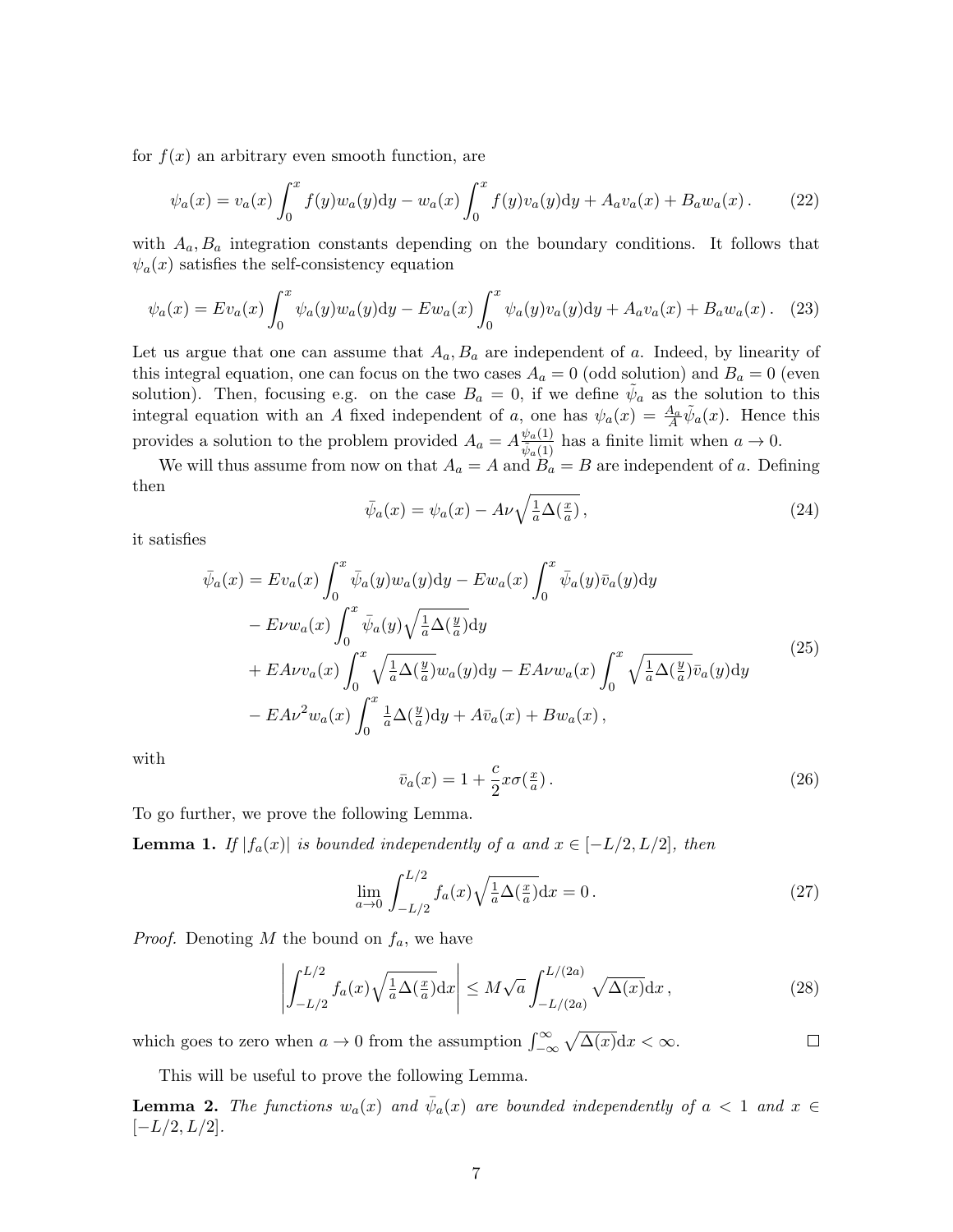*Proof.* Let us start with  $w_a(x)$ , and restrict to  $x \ge 0$  by oddness of  $w_a(x)$ . Since  $v_a(x) \ge 1$ by assumptions on  $c, \nu, \sigma$ , we have

$$
0 \le w_a(x) \le v_a(x) \int_0^x dt = xv_a(x). \tag{29}
$$

We then write

$$
xv_a(x) = x\bar{v}_a(x) + \nu\sqrt{a}\sqrt{\frac{x^2}{a^2}\Delta(\frac{x}{a})}.
$$
\n(30)

We have  $|\bar{v}_a(x)| \leq 1 + cL/4$  for all  $x \in [-L/2, L/2]$ . Since there exists  $M > 0$  such that  $x^2\Delta(x)$  < M for all  $x \ge 0$  by assumption, it follows that for  $a < 1$ 

$$
|w_a(x)| \le \frac{L}{2}(1 + cL/4) + \nu\sqrt{M}, \qquad (31)
$$

which is a bound independent of x and  $a < 1$ . We note that from this, we are allowed to use uniform convergence theorem in the expression for  $w_a(x)$  and take the limit  $a \to 0$  under the integral. This yields the limits  $a \to 0$  for  $x \neq 0$ 

$$
v_a(x) \to 1 + \frac{c}{2}|x|, \qquad w_a(x) \to x. \tag{32}
$$

Let us now focus on  $\bar{\psi}_a(x)$  and [\(25\)](#page-6-0), and consider again  $x > 0$ . Using Lemma [1](#page-6-1) and the uniform bound on  $w_a(x), \bar{v}_a(x)$  we have for all  $x \in [-L/2, L/2]$ 

$$
\lim_{a \to 0} E v_a(x) \int_0^x \sqrt{\frac{1}{a} \Delta(\frac{y}{a})} w_a(y) dy - E w_a(x) \int_0^x \sqrt{\frac{1}{a} \Delta(\frac{y}{a})} \bar{v}_a(y) dy = 0,
$$
 (33)

so this term can be bounded independently of  $x \in [-L/2, L/2]$  and  $a < 1$ . We have as well

$$
\left| -EA\nu^2 w_a(x) \int_0^x \frac{1}{a} \Delta(\frac{y}{a}) dy + A\bar{v}_a(x) + B w_a(x) \right| \le \frac{1}{2} EA\nu^2 \max w + |A| \max \bar{v} + |B| \max w , \tag{34}
$$

where max  $w, \bar{v}$  are the uniform bounds of  $w_a(x), \bar{v}_a(x)$ . It follows then from [\(25\)](#page-6-0) that there exist constants  $\lambda, \mu, \eta > 0$  independent of  $x \in [-L/2, L/2]$  and  $a < 1$  such that

$$
|\bar{\psi}_a(x)| \le \int_0^x |\bar{\psi}_a(y)| (\lambda + \mu \sqrt{\frac{1}{a}\Delta(\frac{y}{a})}) dy + \eta.
$$
 (35)

Let us introduce

<span id="page-7-0"></span>
$$
g_a(x) = \lambda + \mu \sqrt{\frac{1}{a} \Delta(\frac{y}{a})},\tag{36}
$$

and

$$
G_a(x) = e^{\int_0^x g_a(t)dt},
$$
\n(37)

as well as  $h_a(x)$  defined by

$$
h_a(x)G_a(x) = \int_0^x |\bar{\psi}_a(y)|g_a(y)dy.
$$
\n(38)

With these notations,  $(35)$  translates into

$$
h'_a(x) \le \eta \frac{g_a(x)}{G_a(x)}.
$$
\n(39)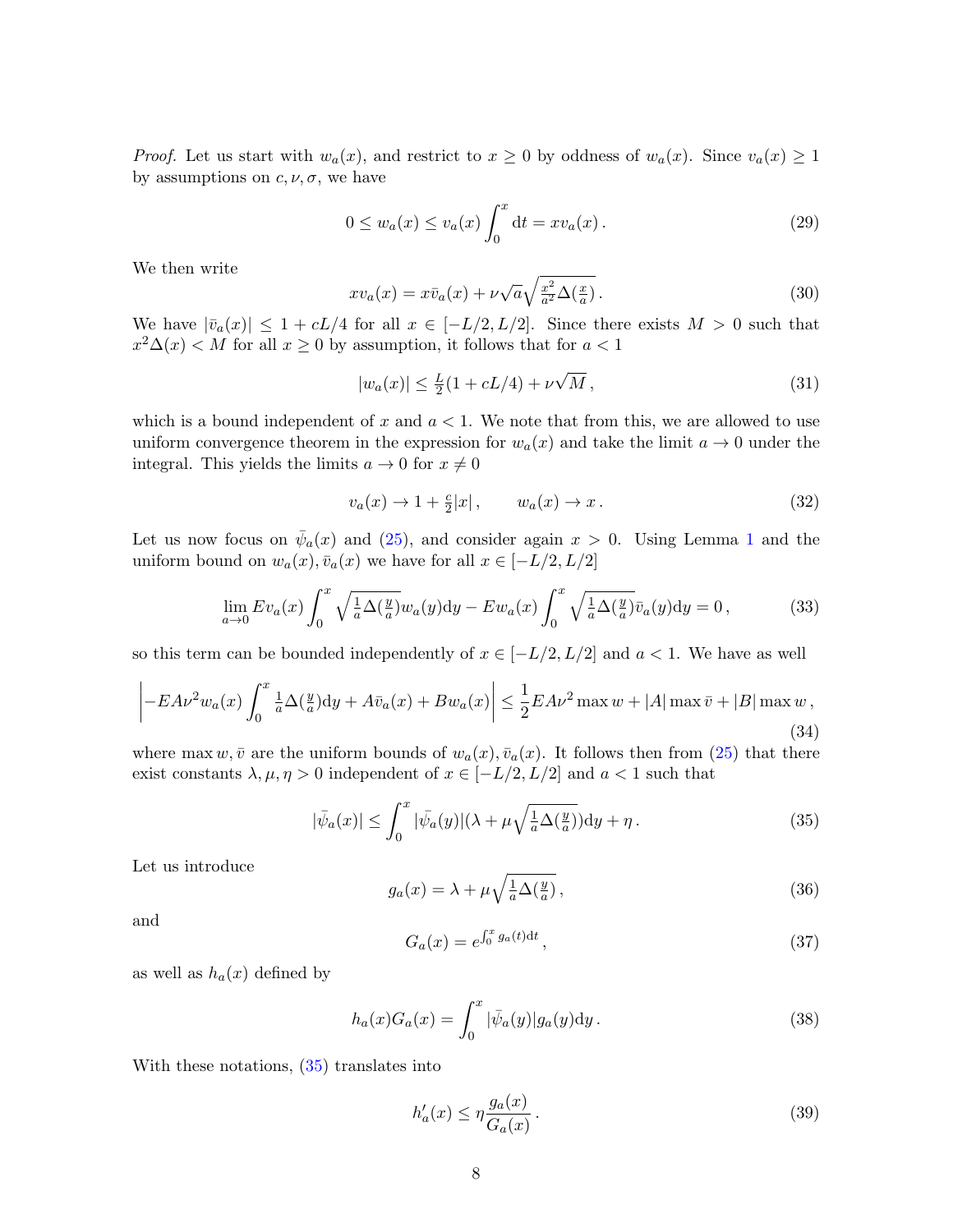Hence

$$
h_a(x) \le \eta \int_0^x \frac{g_a(t)}{G_a(t)} dt.
$$
\n(40)

Noting that  $G_a(x) \geq 1$  we have then

$$
0 \le h_a(x) \le \eta \int_0^x g_a(t) \mathrm{d}t \,. \tag{41}
$$

The right-hand side has a finite limit  $\eta \lambda x$  when  $a \to 0$  according to Lemma [1,](#page-6-1) so it can be bounded independently of  $a < 1$  and  $x \in [-L/2, L/2]$ .  $\Box$ 

Lemma [2](#page-6-2) allows one to use dominated convergence theorem and swap the integration and limits  $a \to 0$  in [\(25\)](#page-6-0). Denoting for  $x \ge 0$ ,  $\bar{\psi}(x) = \lim_{a \to 0} \bar{\psi}_a(x)$ , and noting that

<span id="page-8-3"></span>
$$
\lim_{a \to 0} \int_0^x \frac{1}{a} \Delta(\frac{y}{a}) dy = \frac{1}{2} \operatorname{sgn}(x), \tag{42}
$$

we obtain

$$
\bar{\psi}(x) = E(1 + \frac{c}{2}|x|) \int_0^x \bar{\psi}(y)y \,dy - Ex \int_0^x \bar{\psi}(y)(1 + \frac{c}{2}|y|) \,dy \n- \frac{1}{2}EA\nu^2|x| + A(1 + \frac{c}{2}|x|) + Bx.
$$
\n(43)

From this one finds  $\bar{\psi}(0+) = \bar{\psi}(0-) = A$  and  $\bar{\psi}'(0) \pm B \pm \frac{A}{2}$  $\frac{A}{2}(c - E\nu^2)$ . Differentiating twice for  $x \neq 0$ , one finds moreover  $\overline{\psi}''(x) + E\overline{\psi}(x) = 0$ . Hence this is exactly equivalent to

$$
\begin{aligned}\n\bar{\psi}''(x) + E\bar{\psi}(x) &= 0 \quad \text{for } x \neq 0 \\
\bar{\psi}(0+) - \bar{\psi}(0-) &= 0 \\
\bar{\psi}'(0+) - \bar{\psi}'(0-) &= (c - E\nu^2)\bar{\psi}(0).\n\end{aligned} \tag{44}
$$

Since for all  $x \neq 0$  we have  $\psi(x) = \bar{\psi}(x)$ , this concludes the proof of the Theorem.

 $\Box$ 

#### <span id="page-8-0"></span>2.2 The resulting inner product

Because of the energy dependence in the amplitude of the cusp in [\(18\)](#page-5-2), this cannot be put into the form of the standard pointlike interactions whose connection conditions are classified by [\(14\)](#page-4-1). This could seem contradictory, since [\(18\)](#page-5-2) are obtained as the zero-range limit of hermitian Hamiltonians and [\(14\)](#page-4-1) are precisely obtained by imposing hermiticity. To resolve this contradiction, let us consider a particle in a ring  $[-L/2, L/2]$  of size L with periodic boundary conditions, interacting with this pointlike potential at position 0. One finds that the even eigenstates are

<span id="page-8-1"></span>
$$
\psi^{[k]}(x) = \frac{1}{Z_k} \left( \cos(kx) + \alpha(k) \sin(k|x|) \right),\tag{45}
$$

<span id="page-8-2"></span>with

$$
\alpha(k) = \frac{c}{2k} - \frac{k\nu^2}{2},\tag{46}
$$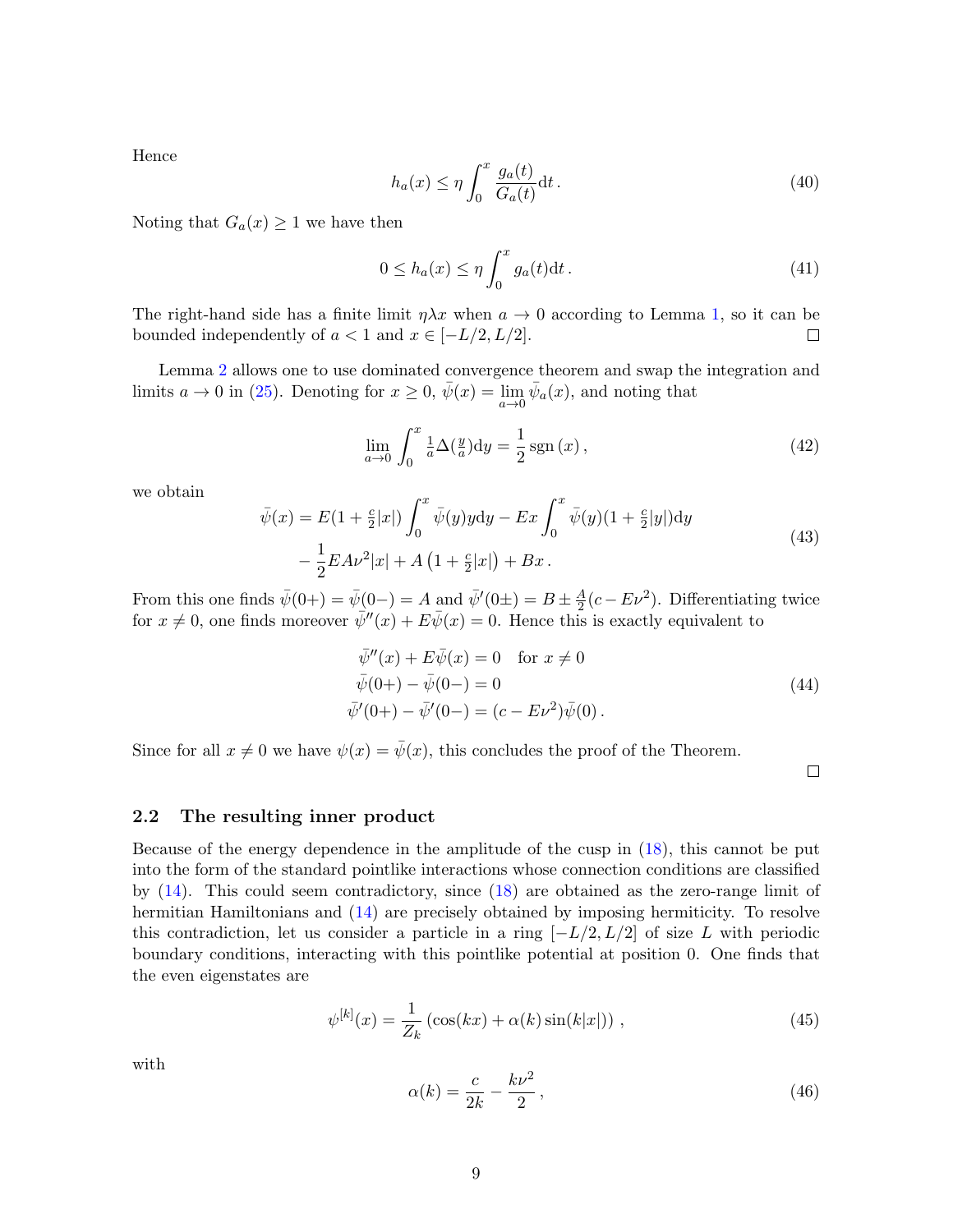with  $Z_k$  a normalization factor. They have energy  $E_k = k^2$ , and periodic boundary conditions impose the following quantization condition on  $k$ 

<span id="page-9-2"></span>
$$
\tan(kL/2) = \alpha(k). \tag{47}
$$

As for the odd eigenstates, they are

$$
\phi^{[k]}(x) = \frac{\sin(kx)}{Z'_k},\tag{48}
$$

with  $Z'_k$  a normalization factor, and where the quantization condition is  $\sin(kL/2) = 0$ . Crucially, one checks that the eigenstates  $(45)$  are not orthogonal with respect to the standard inner product

$$
\langle \psi^{[k]} | \psi^{[q]} \rangle \neq 0 \quad \text{if } k \neq q \,. \tag{49}
$$

Yet, for  $a > 0$ , denoting  $\psi_a^{[k]}(x)$  the corresponding eigenstate, we certainly have

$$
\langle \psi_a^{[k]} | \psi_a^{[q]} \rangle = 0 \quad \text{if } k \neq q \,, \tag{50}
$$

since the  $\psi_a^{[k]}$ 's are eigenstates of a hermitian Hamiltonian with respect to the standard inner product. In fact, writing  $\psi_a^{[k]} = \bar{\psi}_a^{[k]} + A^{[k]} \nu \sqrt{\frac{1}{a} \Delta(\frac{1}{a})}$  and noting that  $\bar{\psi}_a^{[k]}$  converges uniformly from Lemma [2,](#page-6-2) we have

$$
\int_{-L/2}^{L/2} \bar{\psi}^{[k]*}(x) \bar{\psi}^{[q]}(x) dx + A^{[k]*} A^{[q]} \nu^2 = 0.
$$
 (51)

Since  $A^{[k]} = \psi^{[k]}(0)$ , it follows that the eigenstates  $\psi^{[k]}$  are orthogonal with respect to the inner product

<span id="page-9-0"></span>
$$
[\phi|\psi] = \int_{-L/2}^{L/2} \phi^*(x)\psi(x)dx + \nu^2\phi^*(0)\psi(0).
$$
 (52)

Namely, with the normalization factor  $Z_k$ 

<span id="page-9-1"></span>
$$
Z_k^2 = \frac{L}{2}(1 + \alpha(k)^2) + \frac{\alpha(k)}{k} + \nu^2,
$$
\n(53)

we have

$$
[\psi^{[k]}|\psi^{[q]}] = \delta_{kq} \,. \tag{54}
$$

The physical meaning of this inner product is that in the zero-range limit  $a \to 0$ , the particle has a finite *probability* (and not probability density) to be located at the position of the potential  $x = 0$ , given by

$$
\nu^2 |\psi(0)|^2 \,. \tag{55}
$$

The pointlike interaction can thus be thought as an idealized version of a potential well that has a finite probability of capturing a particle.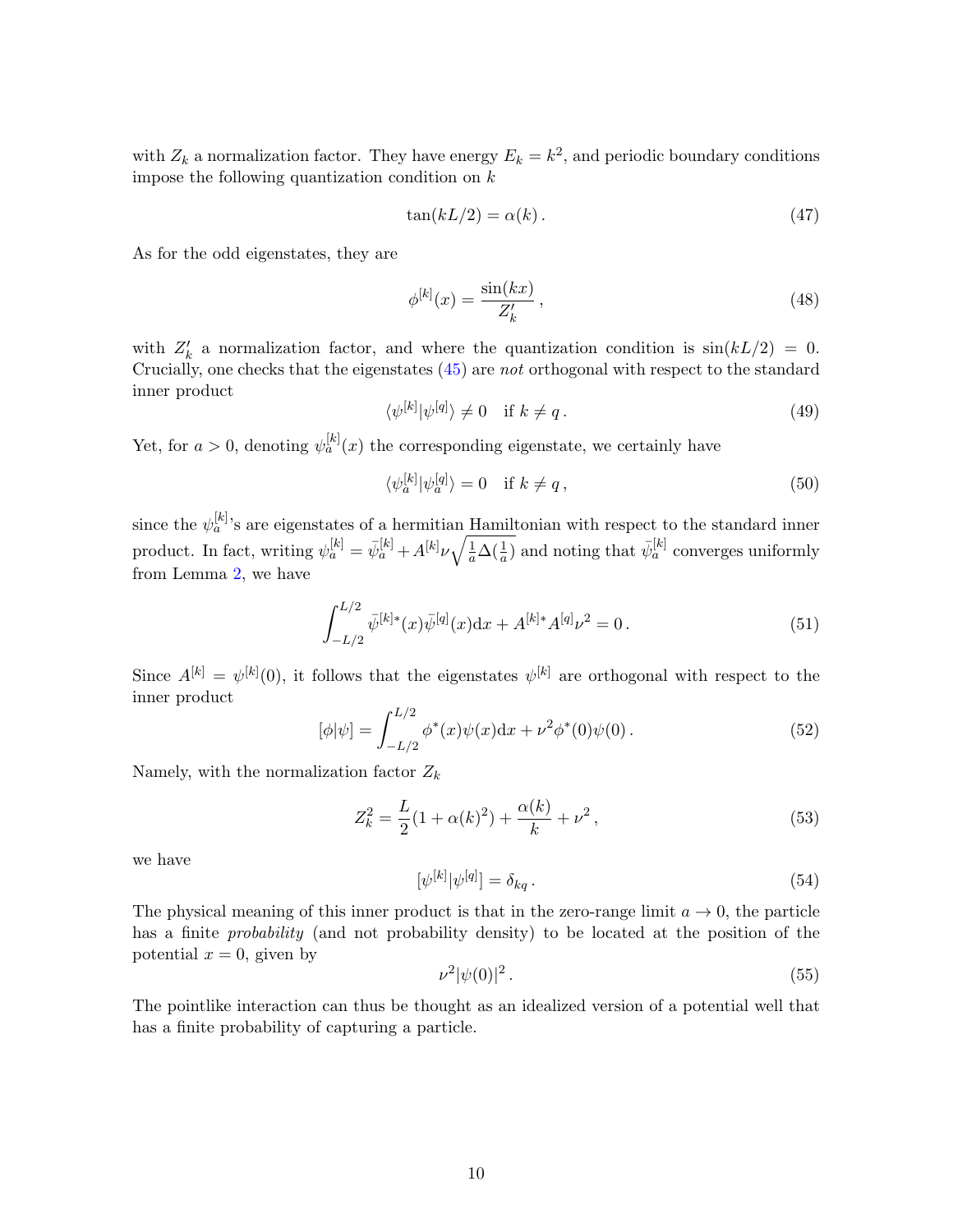#### <span id="page-10-0"></span>2.3 The resulting Hamiltonian

Let us show that the local minima of the energy functional

<span id="page-10-3"></span>
$$
H(\psi) = \int_{-L/2}^{L/2} |\psi'(x)|^2 dx + c|\psi(0)|^2,
$$
\n(56)

at fixed unit norm  $[\psi|\psi] = 1$  where this non-standard inner product is defined in [\(52\)](#page-9-0), satisfy the connection conditions  $(18)$ . Introducing a Lagrange multiplier E, we minimize

$$
F(\psi, E) = H(\psi) - E([\psi|\psi] - 1).
$$
\n(57)

We have up to  $(\delta \psi)^2$  corrections

$$
F(\psi + \delta\psi, E) = F(\psi, E) - \int_{-L/2}^{L/2} (\psi''(x) + E\psi(x))^* \delta\psi(x) dx + 2\Re[(c\psi(0) - \psi'(0+) + \psi'(0-))^* \delta\psi(0)] - 2E\nu^2 \Re[\psi(0)^* \delta\psi(0)].
$$
\n(58)

For this to vanish for all  $\delta\psi$ , one requires the conditions [\(18\)](#page-5-2) indeed.

#### <span id="page-10-1"></span>2.4 Two particles interacting via the pointlike potential

The problem of two particles interacting via a potential straightforwardly reduces to a oneparticle problem in the center of mass frame. However, in our case the zero-range limit brings some additional peculiarities that need to be discussed. We thus consider two particles that interact via  $V_a(x)$  in [\(17\)](#page-5-5), i.e. with Hamiltonian <sup>[2](#page-10-2)</sup>

<span id="page-10-4"></span>
$$
H_a = \frac{1}{2} \iint_{-L/2}^{L/2} \left( |\partial_{x_1} \psi(x_1, x_2)|^2 + |\partial_{x_2} \psi(x_1, x_2)|^2 \right) dx_1 dx_2
$$
  
+ 
$$
\iint_{-L/2}^{L/2} V_a(x_1 - x_2) |\psi(x_1, x_2)|^2 dx_1 dx_2.
$$
 (59)

The local minima  $\psi_a(x_1, x_2)$  of this Hamiltonian satisfy the Schrödinger equation

$$
-\frac{1}{2}(\partial_{x_1}^2 + \partial_{x_2}^2)\psi_a + V_a(x_1 - x_2)\psi_a = E\psi_a\,,\tag{60}
$$

with  $E$  to determine from the boundary conditions. Writing

$$
\psi_a(x_1, x_2) = \phi_a(x)e^{iky}, \qquad (61)
$$

with

$$
x = x_2 - x_1, \qquad y = x_1 + x_2,\tag{62}
$$

we have that  $\phi_a(x)$  satisfies

$$
-\phi''_a(x) + V_a(x)\phi_a(x) = (E - k^2)\phi_a(x).
$$
 (63)

<span id="page-10-2"></span><sup>&</sup>lt;sup>2</sup>We omitted the factor  $1/2$  in [\(56\)](#page-10-3) compared to [\(59\)](#page-10-4) and in the definition in Section [1.1](#page-2-1) to anticipate the two-particle case with a factor  $1/2$  which in the center of mass frame reduces to  $(1)$  without factor  $1/2$ .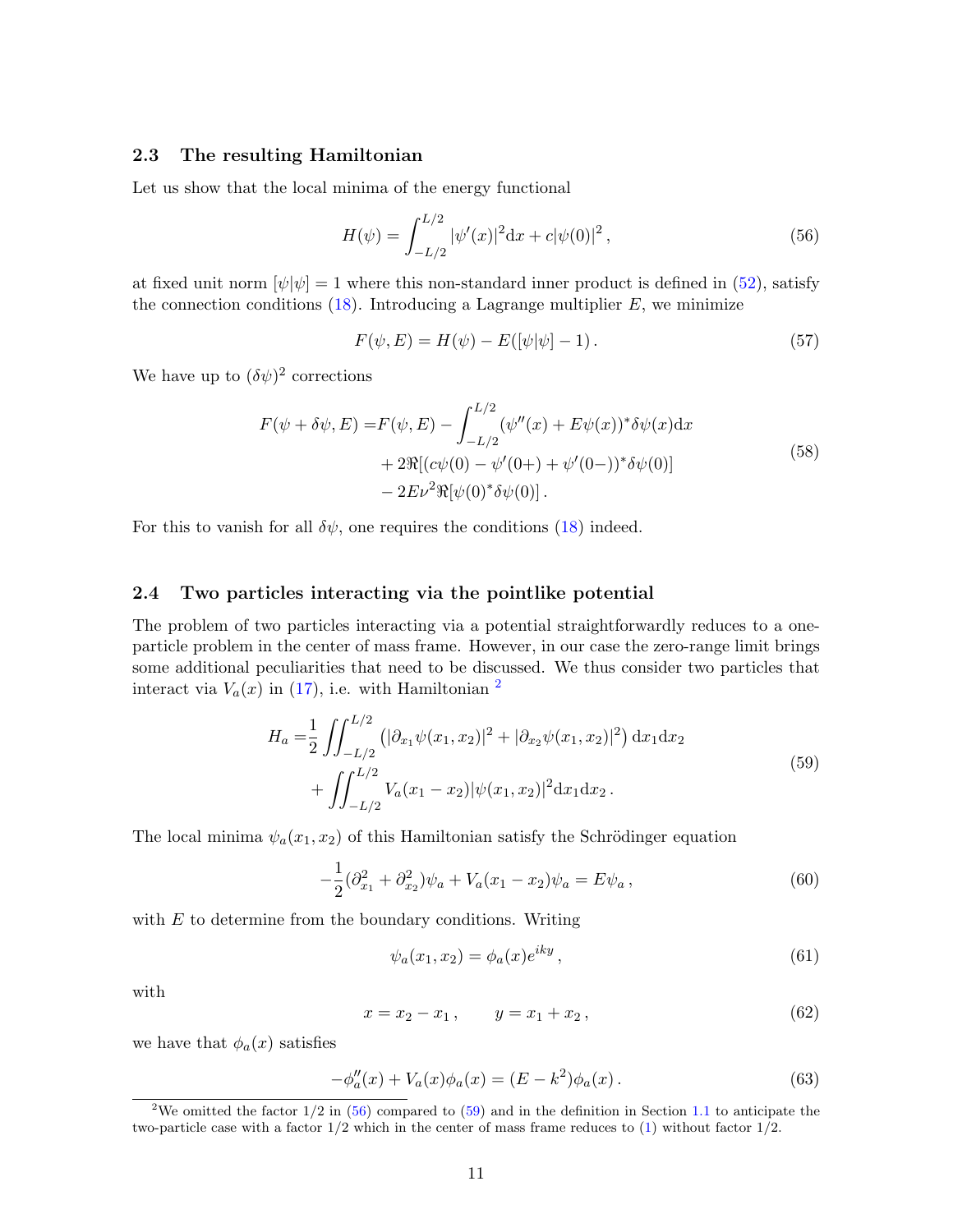Hence Theorem [1](#page-5-3) applies and in the limit  $a \to 0$ ,  $\phi(x) \equiv \lim_{a \to 0} \phi_a(x)$  satisfies

$$
\phi'(0+) - \phi'(0-) = (c - \nu^2(E - k^2))\phi(0).
$$
\n(64)

Equivalently, this jump condition can be written

<span id="page-11-0"></span>
$$
\phi'(0+) - \phi'(0-) = c\phi(0) + \nu^2 \phi''(0), \qquad (65)
$$

which is, in terms of the original function

$$
\left[\partial_{x_2} - \partial_{x_1} - c - \frac{\nu^2}{4} (\partial_{x_2} - \partial_{x_1})^2 \right] \psi(x_1, x_2) \bigg|_{x_2 = x_1 +} = 0. \tag{66}
$$

In this limit, the eigenstates of the Hamiltonian are orthogonal with respect to the inner product

$$
[\phi|\psi] = \iint_{-L/2}^{L/2} \phi^*(x_1, x_2) \psi(x_1, x_2) dx_1 dx_2 + \nu^2 \int_{-L/2}^{L/2} \phi^*(x, x) \psi(x, x) dx.
$$
 (67)

Physically, the additional piece proportional to  $\nu^2$  in this inner product corresponds to a finite probability that the two particles form a pointlike pair of particles. However this bound state is not stable as we will see in Section [2.5.](#page-12-0)

The expression of the Hamiltonian brings however an important difference compared to the one-particle case, as is not the same as for a simple  $\delta$  interaction [\(56\)](#page-10-3). Let us show that the local minima of the following Hamiltonian

$$
H(\psi) = \frac{1}{2} \iint_{-L/2}^{L/2} \left( |\partial_{x_1} \psi(x_1, x_2)|^2 + |\partial_{x_2} \psi(x_1, x_2)|^2 \right) dx_1 dx_2
$$
  
+ 
$$
\frac{\nu^2}{4} \int_{-L/2}^{L/2} |(\partial_{x_1} + \partial_{x_2}) \psi(x, x)|^2 dx
$$
  
+ 
$$
c \int_{-L/2}^{L/2} |\psi(x, x)|^2 dx
$$
 (68)

at fixed unit norm  $[\psi|\psi] = 1$  implement the boundary conditions [\(66\)](#page-11-0). To that end, we introduce a Lagrange multiplier  $E$  and minimize

$$
F(\psi, E) = H(\psi) - E([\psi|\psi] - 1).
$$
 (69)

We have up to  $\mathcal{O}(\delta \psi^2)$  corrections, with simplified notations  $\partial_j = \partial_{x_j}$  and where the integrations are on  $x_1, x_2$  in  $[-L/2, L/2] \times [-L/2, L/2]$ 

$$
F(\psi + \delta\psi, E) - F(\psi, E) = -2\Re \int \left[ E\psi^* \delta\psi - \frac{1}{2} \partial_1 \psi^* \partial_1 \delta\psi - \frac{1}{2} \partial_2 \psi^* \partial_2 \delta\psi \right] + 2\Re \int \delta(x_1 - x_2) \left[ (c - E\nu^2) \psi^* \delta\psi + \frac{\nu^2}{4} (\partial_1 + \partial_2) \psi^* (\partial_1 + \partial_2) \delta\psi \right].
$$
\n(70)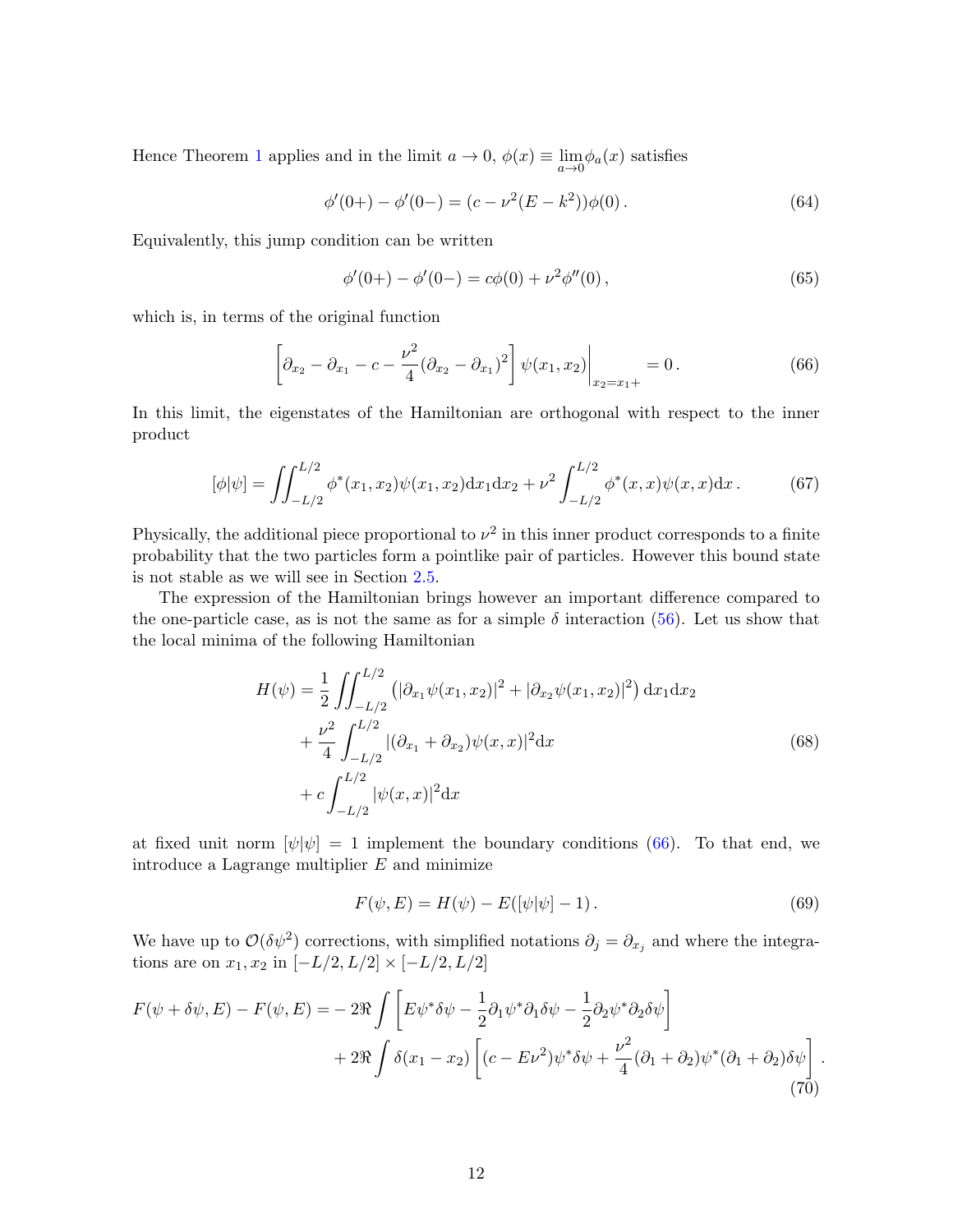Performing integration by parts to remove all derivatives of  $\delta \psi$ , we have

$$
F(\psi + \delta \psi, E) - F(\psi, E) = -2\Re \int \left[ E\psi^* + \frac{1}{2} \partial_1^2 \psi^* + \frac{1}{2} \partial_2^2 \psi^* \right] \delta \psi + \Re \int \partial_1 \psi^* \delta \psi [\delta(x_1 - (x_2 +)) - \delta(x_1 - (x_2 -))] + \Re \int \partial_2 \psi^* \delta \psi [\delta(x_2 - (x_1 +)) - \delta(x_2 - (x_1 -))] + 2\Re \int \delta(x_1 - x_2) \left[ (c - E\nu^2) \psi^* - \frac{\nu^2}{4} (\partial_1 + \partial_2)^2 \psi^* \right] \delta \psi.
$$
 (71)

Using that  $\psi$  is symmetric in its arguments, this is

$$
F(\psi + \delta \psi, E) - F(\psi, E) = -2\Re \int \left[ E\psi^* + \frac{1}{2} \partial_1^2 \psi^* + \frac{1}{2} \partial_2^2 \psi^* \right] \delta \psi
$$
  
+ 2\Re \int \delta(x\_1 - x\_2) \left[ (\partial\_1 - \partial\_2) \psi^\* + (c - E\nu^2) \psi^\* - \frac{\nu^2}{4} (\partial\_1 + \partial\_2)^2 \psi^\* \right] \delta \psi. (72)

Hence imposing the cancellation of the  $\delta\psi$  terms yields

$$
-\frac{1}{2}(\partial_1^2 + \partial_2^2)\psi = E\psi
$$
  

$$
\left[\partial_2 - \partial_1 - c + E\nu^2 + \frac{\nu^2}{4}(\partial_2 + \partial_1)^2\right]\psi(x_1, x_2)\Big|_{x_2 = x_1 +} = 0.
$$
 (73)

Using the first line, the second line is exactly the connection condition  $(66)$ .

We see that there is an additional kinetic term proportional to  $\nu^2$  in the Hamiltonian. Physically, this term corresponds to the kinetic energy of the pointlike pair of particles that can be formed.

### <span id="page-12-0"></span>2.5 Dynamics

In order to illustrate some properties of the pointlike interaction constructed in Theorem [1,](#page-5-3) we consider the simple problem of the dynamics of a particle in a ring  $[-L/2, L/2]$  interacting with the pointlike potential at  $x = 0$ , or equivalently two particles interacting with each other via the pointlike potential.

Given an initial condition  $\psi^{\text{ini}}(x)$ , the usual way to compute its time evolution is to decompose it along the eigenstates of the Hamiltonian. However in our case the unusual inner product requires some precautions. The safe way to understand the decomposition with this unusual inner product is to work at fixed  $a > 0$  and take the limit  $a \to 0$ . Let us thus consider an a-dependent initial condition  $\psi_a^{\text{ini}}(x)$ , that we will assume to be even for simplicity of the discussion, and that we decompose along the eigenstates at  $a > 0$ 

$$
\psi_a^{\text{ini}}(x) = \sum_k \psi_a^{\left[k\right]}(x) \langle \psi_a^{\left[k\right]} | \psi_a^{\text{ini}} \rangle. \tag{74}
$$

The question is then the limit  $a \to 0$  of the overlap  $\langle \psi_a^{[k]} | \psi_a^{in} \rangle$ . As seen from Lemma [2,](#page-6-2)  $\psi_a^{[k]}(x)$ contains a piece  $\psi^{[k]}(0)\nu\sqrt{\frac{1}{a}\Delta(\frac{x}{a})}$  that does not converge uniformly. If  $\psi_a^{\text{ini}}$  itself converges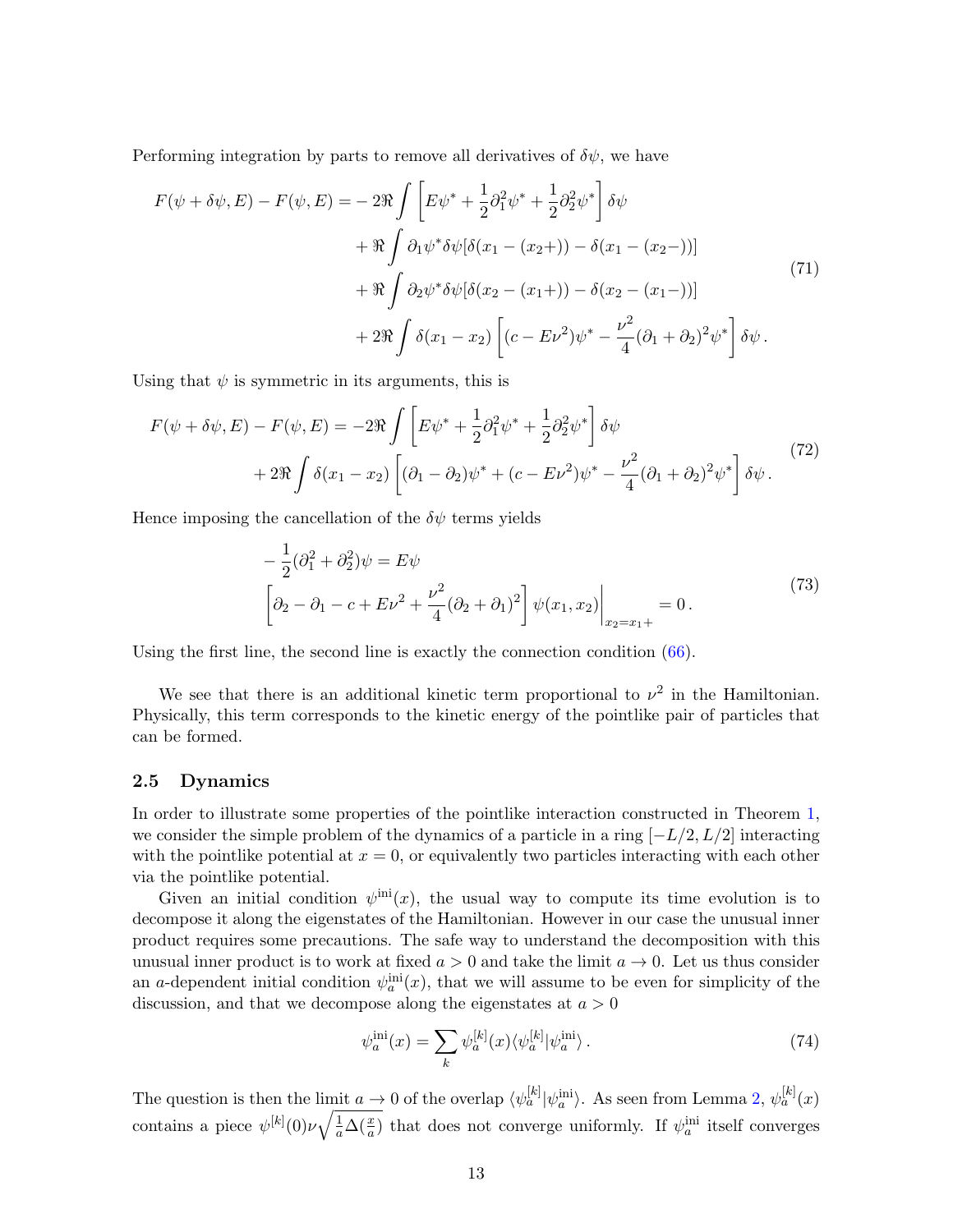uniformly to  $\psi^{\text{ini}}$ , then from Lemma [1](#page-6-1) we have

$$
\lim_{a \to 0} \langle \psi_a^{[k]} | \psi_a^{\text{ini}} \rangle = \langle \psi^{[k]} | \psi^{\text{ini}} \rangle. \tag{75}
$$

This leads to the time evolution in the  $a \to 0$  limit

$$
\psi(x,t) = \sum_{k} \psi^{[k]}(x) \langle \psi^{[k]} | \psi^{\text{ini}} \rangle e^{-itE_k}, \qquad (76)
$$

with an inner product that is *not* the one for which the eigenstates  $\psi^{[k]}$  are orthogonal. However, if the initial condition  $\psi_a^{\text{ini}}$  contains itself a piece of the form  $\psi^{\text{ini}}(0)\nu\sqrt{\frac{1}{a}\Delta(\frac{x}{a})}$ , then

<span id="page-13-0"></span>
$$
\lim_{a \to 0} \langle \psi_a^{[k]} | \psi_a^{\text{ini}} \rangle = [\psi^{[k]} | \psi^{\text{ini}}], \tag{77}
$$

and the time evolution is written in terms of the modified inner product

$$
\psi(x,t) = \sum_{k} \psi^{[k]}(x) [\psi^{[k]} | \psi^{\text{ini}}] e^{-itE_k} . \tag{78}
$$

Let us illustrate the second situation with the following problem. We would like to consider the case in which the particle is located at  $x = 0$  with probability 1 at time  $t = 0$ . This can be achieved with  $\psi_a^{\text{ini}}(x) = \sqrt{\frac{1}{a}\Delta(\frac{x}{a})}$ . One finds then

$$
\lim_{a \to 0} \langle \psi_a^{[k]} | \psi_a^{\text{ini}} \rangle = \frac{\nu}{Z_k} \equiv [\psi^{[k]} | \psi^{\text{ini}}], \tag{79}
$$

where  $Z_k$  is given in [\(53\)](#page-9-1). For finite L, the non-trivial quantization condition [\(47\)](#page-9-2) has to be solved numerically and [\(78\)](#page-13-0) evaluated numerically. This way one can check for example the completeness relation  $\sum_{k} |[\psi^{\text{ini}}|\psi^{[k]}]|^2 = 1$  that holds for the non-standard inner product [.|.]. As an illustration, we plot in the right panel of Figure [1](#page-14-1) the probability  $p(t)$  that the particle is exactly located at  $x = 0$  (and not just probability density) given by

$$
p(t) = \nu^2 |\psi(0, t)|^2.
$$
 (80)

The case  $L \to \infty$  deserves attention since it is tractable. In this limit the quantization condition becomes

$$
k = \frac{2\pi(n+1/2)}{L} + \mathcal{O}(L^{-1}),\tag{81}
$$

with  $n \geq 0$  an integer. The time evolution of the wave function can then be analytically computed in a straightforward way and is given by

$$
\psi(x,t) = \frac{\nu}{\pi} \int_0^\infty \frac{e^{-itk^2}}{1 + \alpha(k)^2} \left( \cos(kx) + \alpha(k)\sin(k|x|) \right) dk ,\qquad (82)
$$

where  $\alpha(k)$  is defined in [\(46\)](#page-8-2). In particular, the probability  $p(t)$  of finding the particle exactly at  $x = 0$  is

$$
p(t) = \frac{\nu^4}{\pi^2} \left| \int_0^\infty \frac{e^{-itk^2}}{1 + \alpha(k)^2} dk \right|^2.
$$
 (83)

We see that it goes to 0 when  $t \to \infty$  as  $t^{-3}$ . This means that the pointlike pair of particles formed by two particles interacting via this pointlike potential is unstable and eventually decays with probability 1.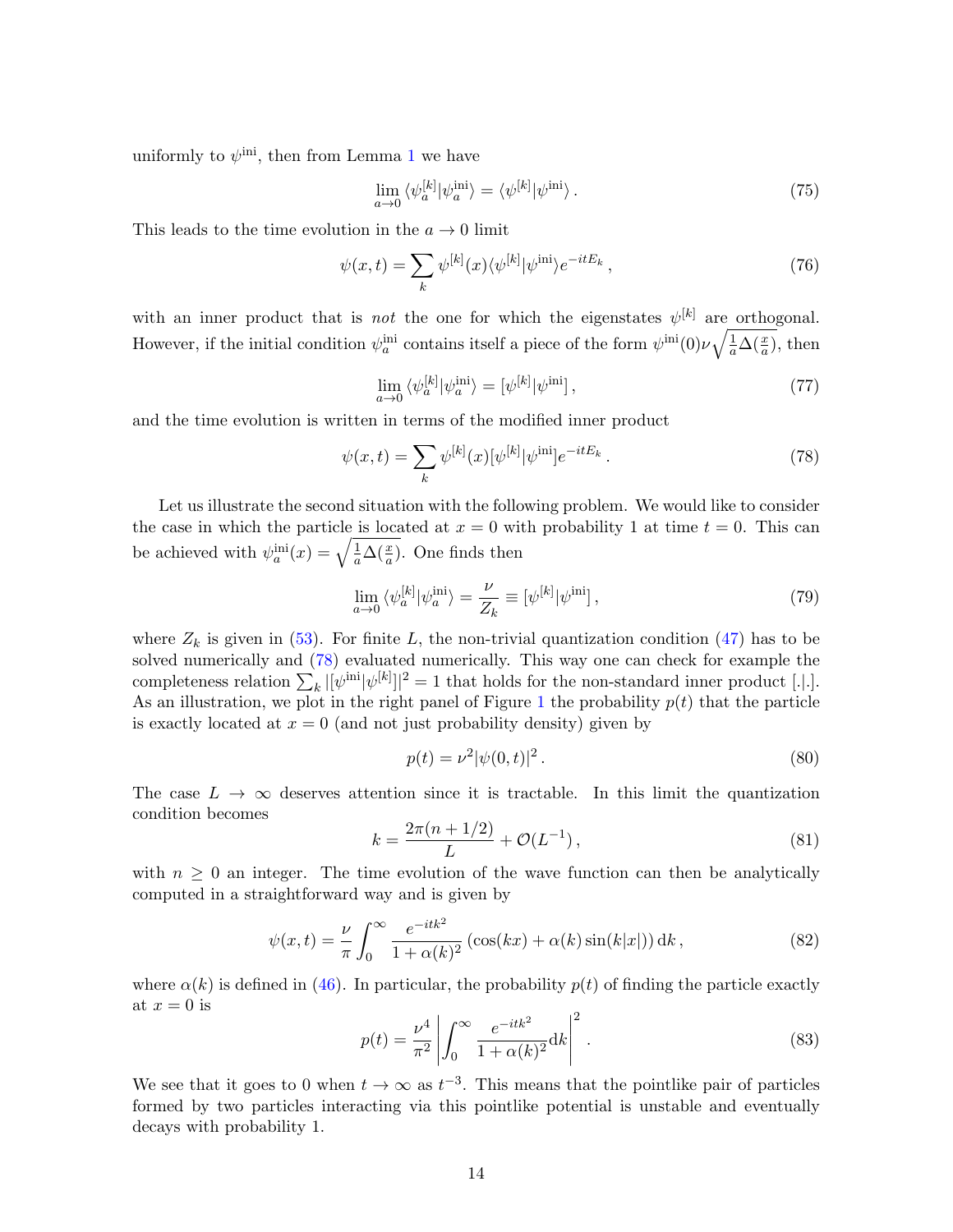

Figure 1: Left: plot of the regulated potential [\(17\)](#page-5-5) with  $c = 1$ ,  $\nu = 1$ ,  $a = 0.01$  and with the functions  $\sigma(x) = \tanh(x)$ ,  $\Delta(x) = \frac{1}{2} \tanh'(x)$ . Right: probability of finding the particle at  $x = 0$  as a function of time, with  $c = 1$ ,  $\nu = 1$ , for a system size  $L = 1$  (plain) and  $L = \infty$ (dashed) [see Section [2.5\]](#page-12-0).

#### <span id="page-14-0"></span>2.6 Energy-dependent potentials with a finite support

Let us now consider a particle interacting with N pointlike interactions of the type of Theorem [1](#page-5-3) centered at positions  $x_n$  with coupling strength  $c_n$  and energy-dependence  $\nu_n$ , for  $n =$ 1, ..., N. The stationary states  $\psi_N$  are continuous functions that satisfy

<span id="page-14-1"></span>
$$
\psi_N''(x) + E\psi_N(x) = 0, \qquad \text{for } x \notin \{x_1, ..., x_N\},
$$
\n(84)

and

<span id="page-14-2"></span>
$$
\psi'_N(x_n+) - \psi'_N(x_n-) = (c_n - E\nu_n^2)\psi_N(x_n).
$$
\n(85)

We consider now  $x_n = -L/2 + (n-1/2)\frac{L}{N}$ , couplings  $c_n = \frac{L}{N}$  $\frac{L}{N}V(x_n)$  where  $V(x) \geq 0$  is a fixed arbitrary potential, and  $\nu_n^2 = \frac{L}{N}$  $\frac{L}{N} \nu^2 \mathcal{V}(x_n)$  with some  $\nu \geq 0$ . Between two points  $x_n, x_{n+1}, \psi_N$ satisfies [\(84\)](#page-14-2) so that

$$
\psi'_{N}(x_{n+1}-) = \psi'_{N}(x_{n}+) - E\psi_{N}(x_{n})\frac{L}{N} + \mathcal{O}(N^{-2}).
$$
\n(86)

Hence

$$
\frac{\psi_N'(x_{n+1}-) - \psi_N'(x_n -)}{L/N} = -E\psi_N(x_n) + \mathcal{V}(x_n)(1 - E\nu^2)\psi_N(x_n) + \mathcal{O}(N^{-1}).\tag{87}
$$

It follows that in the limit  $N \to \infty$ ,  $\psi(x) \equiv \psi_{\infty}(x)$  satisfies

$$
-\psi''(x) + \mathcal{V}(x)(1 - E\nu^2)\psi(x) = E\psi(x), \qquad (88)
$$

which is a Schrödinger equation in a (non pointlike) potential  $\mathcal{V}(x)$  with an energy-dependent coupling. This construction, together with Theorem [1,](#page-5-3) provides a regularization of energydependent potentials in terms of hermitian, regular potentials in non-relativistic 1D quantum mechanics.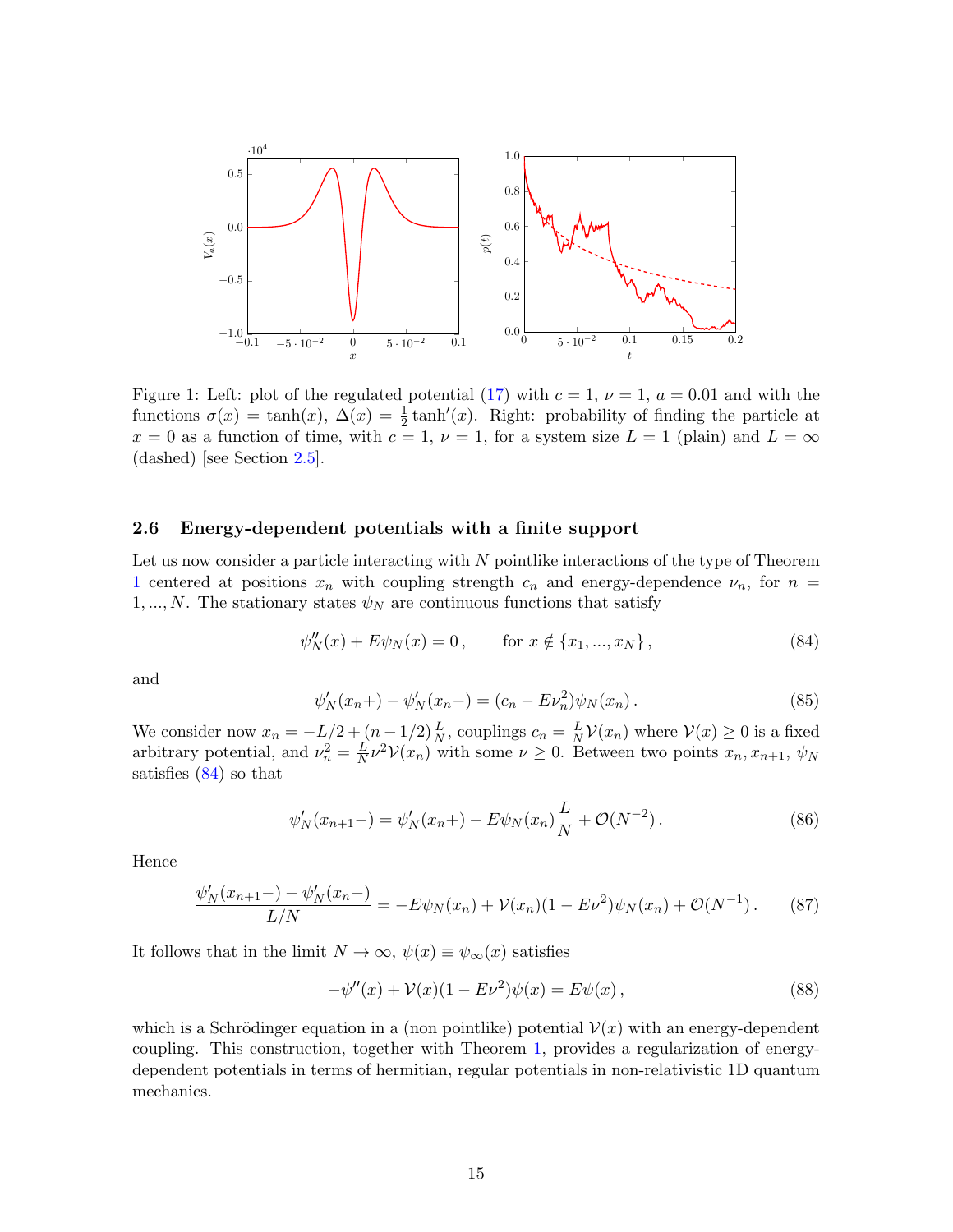## <span id="page-15-0"></span>3 Energy-dependent pointlike interaction between fermions

#### <span id="page-15-1"></span>3.1 The potential

The potential presented in Section [2](#page-5-0) is transparent for fermions. We recall that the only nontrivial standard pointlike interaction between fermions induces a discontinuity in the wave function  $\psi$  itself, namely

<span id="page-15-3"></span>
$$
\psi(0+) - \psi(0-) = 2\beta \psi'(0), \qquad (89)
$$

with  $\beta$  some coupling constant. The continuity of the derivative at 0 is ensured by the oddness of the wave function for fermions. We will call  $\eta$  this pointlike interaction. Depending on the regularization, this  $\eta$  potential can act like an infinite wall for bosons [\[14,](#page-18-7) [25\]](#page-19-0) or be transparent [\[28\]](#page-19-4).

The second energy-dependent pointlike interaction that we present in this paper acts like an infinite wall for bosons, and like a  $\eta$  potential with an energy-dependent coupling for fermions. Its construction is given by the following Theorem.

<span id="page-15-4"></span>**Theorem 2.** We consider  $c, \nu, \sigma, \Delta$  as defined in Theorem [1,](#page-5-3) with moreover  $\sigma'(0) > 0$ . For E real and  $a > 0$ , we define  $\psi_a(x)$  as the solution to

<span id="page-15-5"></span>
$$
-\psi_a''(x) + V_a(x)\psi_a(x) = E\psi_a(x),\qquad(90)
$$

with some fixed a-independent boundary conditions at  $x = 1$ , and where the potential is

$$
V_a(x) = \frac{v_a''(x)}{v_a(x)}, \qquad v_a(x) = x + \frac{2}{c}\sigma(\frac{x}{a}) + \nu\sigma(\frac{x}{a})\sqrt{\frac{1}{a}\Delta(\frac{x}{a})}. \tag{91}
$$

The limit  $\psi(x) \equiv \lim_{a \to 0} \psi_a(x)$  satisfies

<span id="page-15-2"></span>
$$
\psi''(x) + E\psi(x) = 0 \quad \text{for } x \neq 0
$$

$$
\begin{pmatrix} \psi(0+) \\ \psi'(0+) \end{pmatrix} = -\begin{pmatrix} 1 & 0 \\ c - E\nu^2 & 1 \end{pmatrix} \begin{pmatrix} \psi(0-) \\ \psi'(0-) \end{pmatrix}
$$
(92)

Before entering the proof, let us make the following comment on the connection conditions [\(92\)](#page-15-2). If the wave function describes two fermions interacting via  $V_a(x)$  in the center of mass frame, then  $\psi(x)$  has to be odd, so  $\psi(0+) = -\psi(0-)$  and  $\psi'(0+) = \psi'(0-)$ . This leads to the jump condition

$$
\psi(0+) - \psi(0-) = \frac{4}{c - E\nu^2} \psi'(0) , \qquad (93)
$$

which is exactly [\(89\)](#page-15-3) with an energy-dependent coupling. For bosons,  $\psi$  has to be even, so  $\psi(0+) = \psi(0-)$  and  $\psi'(0+) = -\psi'(0-)$ . The connection condition [\(92\)](#page-15-2) then implies  $\psi(0+) = \psi(0-) = 0$ , corresponding to hard core bosons. Hence the pointlike potential acts like an infinite wall for bosons.

We also note that under the Girardeau mapping  $\psi(x) = \text{sgn}(x)\phi(x)$  [\[12,](#page-18-6) [13,](#page-18-12) [43\]](#page-20-1), if a wave function  $\psi$  satisfies [\(18\)](#page-5-2), then  $\phi$  satisfies [\(92\)](#page-15-2). This shows that the pointlike interaction of Theorem [2](#page-15-4) is dual to that of Theorem [1](#page-5-3) under the Bose-Fermi duality that is the Girardeau mapping in 1D.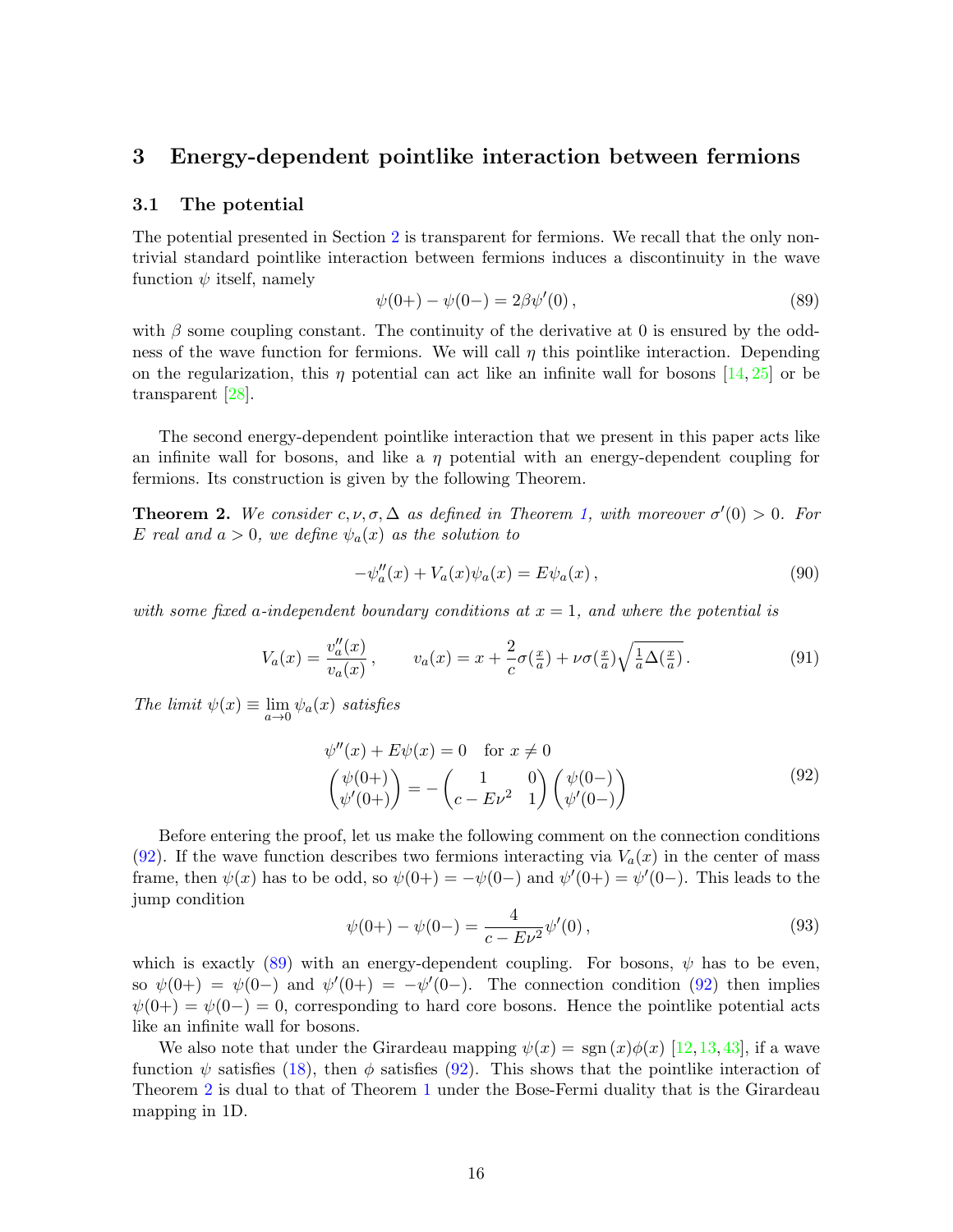*Proof of Theorem [2.](#page-15-4)* The proof goes along the same lines as for Theorem [1,](#page-5-3) so that we will only give the main steps.

One first determines two independent solutions to [\(90\)](#page-15-5) when  $E = 0$ , that are  $v_a(x)$  that is odd, and

$$
w_a(x) = \frac{1}{v_a'(x)} + v_a(x) \int_0^x \frac{v_a''(y)}{v_a(y)v_a'(y)^2} dy,
$$
\n(94)

that is even. A study of  $w_a(x)$  using the assumption  $\sigma'(0) > 0$  shows that it can be bounded independently of  $a < 1$  and  $x \in [-L/2, L/2]$ , and yields the limits when  $a \to 0$ 

$$
v_a(x) \to x + \frac{c}{2} \operatorname{sgn}(x), \qquad w_a(x) \to -\frac{2}{c}|x|.
$$
 (95)

Then using the same arguments,  $\psi_a$  satisfies the following self-consistency equation

$$
\psi_a(x) = E v_a(x) \int_0^x \psi_a(y) w_a(y) dy - E w_a(x) \int_0^x \psi_a(y) v_a(y) dy + Av_a(x) + B w_a(x).
$$
 (96)

with  $A, B$  integration constants that can be assumed to be independent of a up to a global rescaling. Then one defines

$$
\bar{\psi}_a(x) = \psi_a(x) - A\nu\sigma(\frac{x}{a})\sqrt{\frac{1}{a}\Delta(\frac{x}{a})},\tag{97}
$$

and shows similarly to Lemma [2](#page-6-2) that it can be bounded independently of  $a < 1$  and  $x \in$  $[-L/2, L/2]$ . This allows one to take the limit  $a \to 0$  in the self-consistency equation when rewritten in terms of  $\bar{\psi}_a$ . Using then again [\(42\)](#page-8-3), one shows straightforwardly that the resulting self-consistency equation on  $\bar{\psi} = \lim_{a \to 0} \bar{\psi}_a$  is equivalent to the connection conditions [\(92\)](#page-15-2).

 $\Box$ 

### <span id="page-16-0"></span>3.2 The resulting inner product and Hamiltonian

In a ring  $[-L/2, L/2]$  with periodic boundary conditions, the even eigenstates of the Hamiltonian with a pointlike interaction at  $x = 0$  are

$$
\psi^{[k]}(x) = \frac{\sin(k|x|)}{Z'_k},
$$
\n(98)

with  $Z'_{k}$  a normalization factor, and where the quantization condition is  $\cos(kL/2) = 0$ . The odd eigenstates are

$$
\phi^{[k]}(x) = \frac{1}{Z_k} (\text{sgn}(x)\cos(kx) + \alpha(k)\sin(kx)),\tag{99}
$$

with  $Z_k$  a normalization factor and  $\alpha(k)$  as in [\(46\)](#page-8-2), and with

$$
\tan(kL/2) = -\frac{1}{\alpha(k)}\,. \tag{100}
$$

The eigenstates are orthogonal with respect to the inner product

$$
[\phi|\psi] = \int_{-L/2}^{L/2} \phi^*(x)\psi(x)dx + \frac{\nu^2}{4}(\phi^*(0+)-\phi^*(0-))(\psi(0+)-\psi(0-)).
$$
 (101)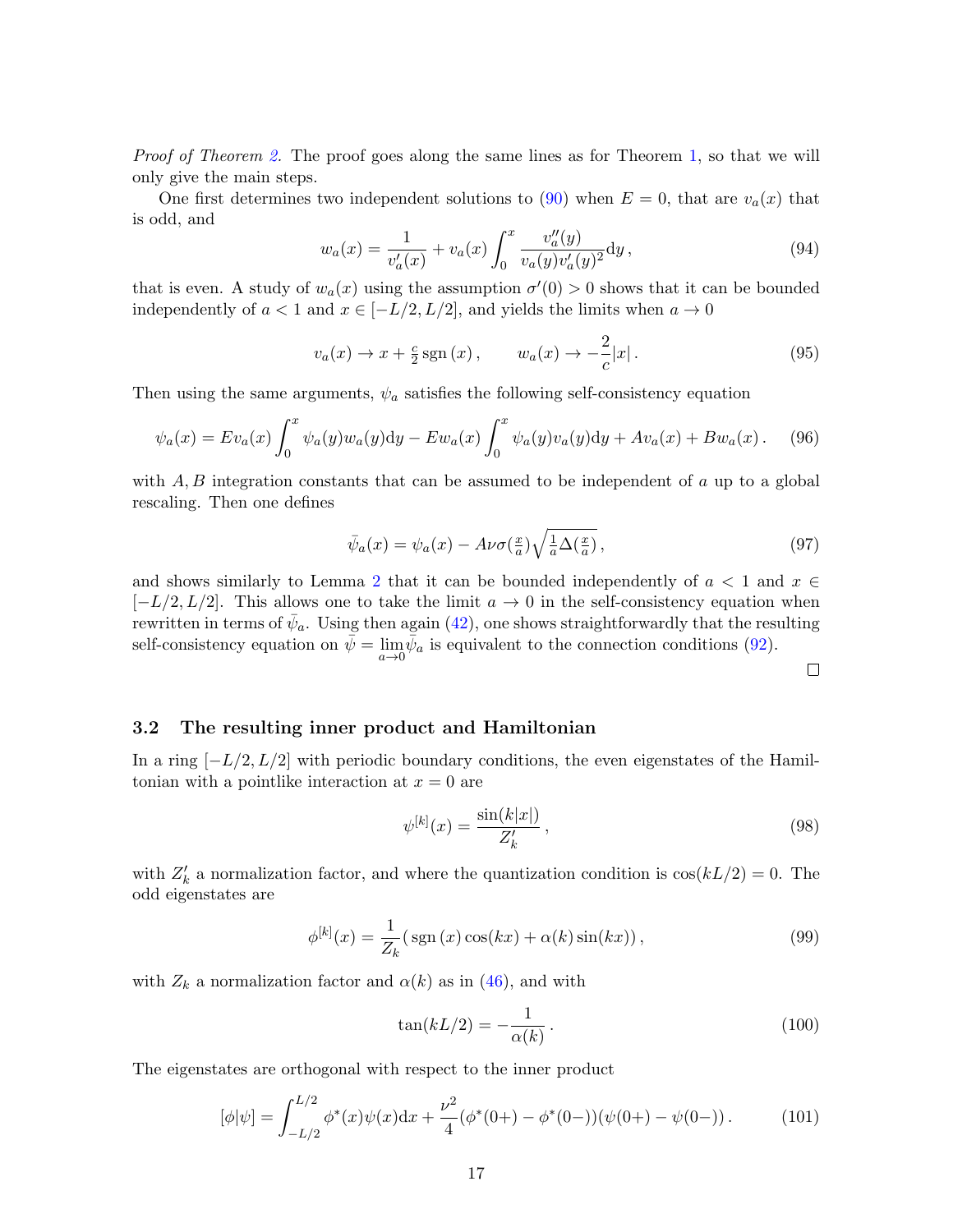As for the resulting Hamiltonian, one obtains with a similar calculation as in Section [2.3](#page-10-0) that the eigenstates are produced as local minima of the energy functional

<span id="page-17-1"></span>
$$
H(\psi) = \int_{-L/2}^{L/2} |\psi'(x)|^2 dx + \frac{c}{4} |\psi(0+) - \psi(0-)|^2,
$$
 (102)

at fixed unit norm  $[\psi|\psi] = 1$ .

# Summary and perspectives

In this paper we constructed a potential  $V_a(x)$  with range a that converges in the zerorange limit  $a \to 0$  to the pointlike Dirac  $\delta$  potential with an energy-dependent coupling. We constructed as well a potential that converges to the fermionic " $\delta$ " potential with an energy-dependent coupling. These results are noteworthy for several reasons.

Firstly, it reveals a new class of pointlike interactions in 1D quantum mechanics, that were previously thought to be classified into a four-parameter family. The inconsistency is resolved as follows. This classification relied on the idea that the Hamiltonian for a pointlike potential should be hermitian for the standard inner product. But we show that our Hamiltonian, despite being indeed hermitian for the standard inner product when  $a > 0$ , becomes hermitian with respect to a different inner product in the limit  $a \to 0$ , which allows for the pointlike interaction studied in this paper. This raises thus the question of classifying all the possible pointlike interactions in 1D that can be obtained through the zero-range limit of regular potentials. For example, one could ask whether it is possible to obtain a  $\delta$  interaction with a more general E dependence in the coupling than what is constructed in this paper. One could also ask whether such construction can be performed in higher dimensions.

Secondly, this pointlike interaction can be interpreted as a pointlike well that has a finite probability of capturing a particle. Indeed, the resulting inner product for which it is hermitian attributes a finite probability (and not just probability density) for the particle to be located at the position of the potential. This pointlike interaction can thus model an inter-particle force that allows for the formation of a pair of particles with a finite probability (although such pairs are unstable). This model could find applications to describe the effect of formation of diatomic molecules in actual Bose gases [\[44\]](#page-20-2). A natural question in that direction is whether a Hamiltonian for N particles interacting via this pointlike interaction enjoy an inner product with a similar physical interpretation.

Thirdly, this potential shows that running couplings, i.e. energy-dependent couplings are not a specificity of quantum field theories or relativistic quantum mechanics, but also exist in 1D non-relativistic quantum mechanics. To the best of our knowledge this observation has not been made before. It is certainly interesting to investigate whether relations between these pointlike interactions and quantum field theories can be drawn beyond this observation.

## References

<span id="page-17-0"></span>[1] R. de L. Kronig and W. G. Penney, Quantum mechanics of electrons in crystal lattices, Proceedings of the Royal Society of London. Series A, Containing Papers of a Mathematical and Physical Character 130(814), 499 (1931).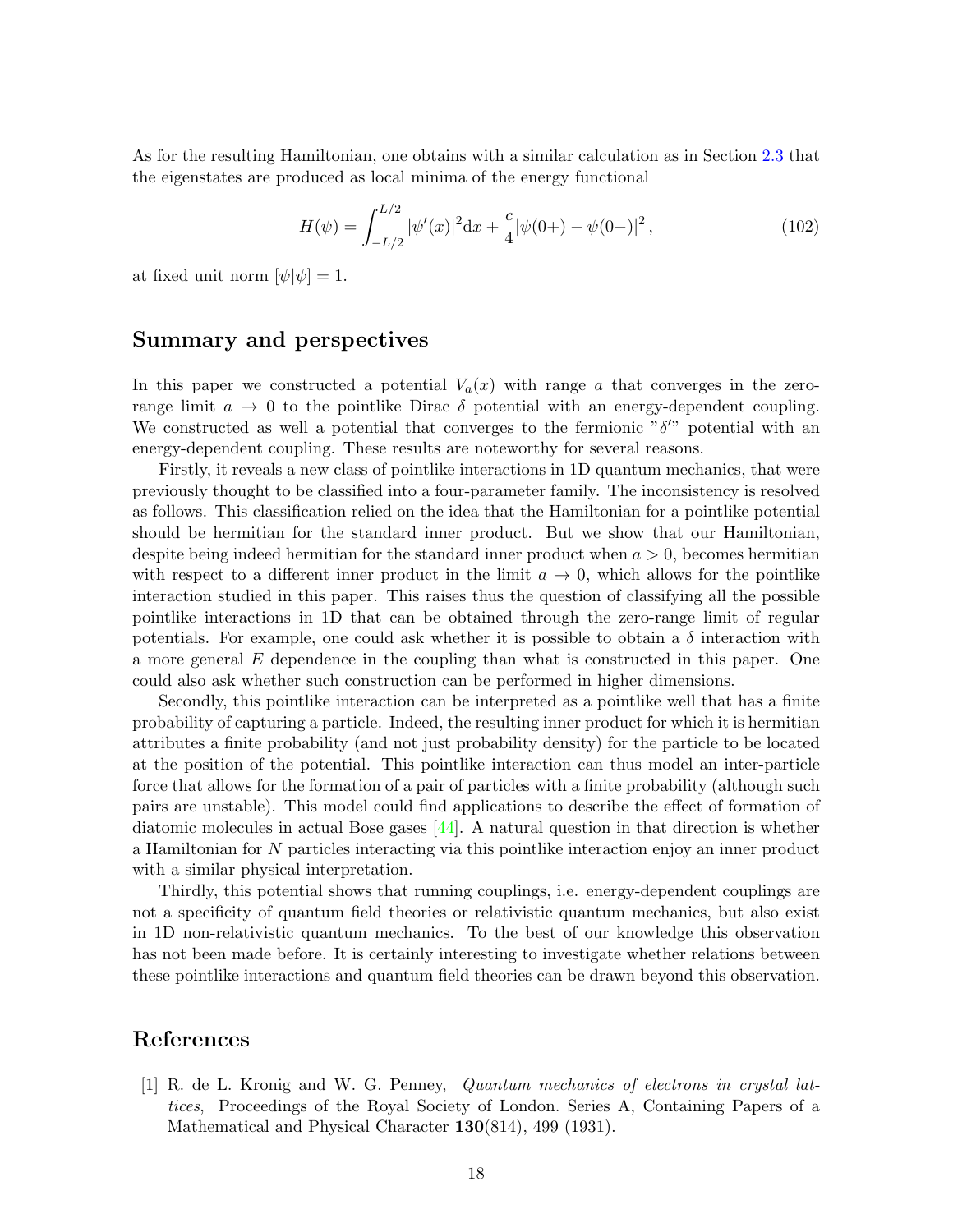- [2] L. H. Thomas, The interaction between a neutron and a proton and the structure of  $h^3$ , Phys. Rev. 47, 903 (1935), doi[:10.1103/PhysRev.47.903.](https://doi.org/10.1103/PhysRev.47.903)
- [3] G. Breit, The scattering of slow neutrons by bound protons. i. methods of calculation, Phys. Rev. 71, 215 (1947), doi[:10.1103/PhysRev.71.215.](https://doi.org/10.1103/PhysRev.71.215)
- [4] T. T. Wu, *Ground state of a bose system of hard spheres*, Phys. Rev. 115, 1390 (1959), doi[:10.1103/PhysRev.115.1390.](https://doi.org/10.1103/PhysRev.115.1390)
- <span id="page-18-0"></span>[5] E. H. Lieb and W. Liniger, Exact analysis of an interacting bose gas. i. the general solution and the ground state, Phys. Rev. 130, 1605 (1963), doi: $10.1103/PhysRev.130.1605$ .
- <span id="page-18-1"></span>[6] E. Fermi, Sopra lo spostamento per pressione delle righe elevate delle serie spettrali, Il Nuovo Cimento (1924-1942) 11, 157 (1934).
- <span id="page-18-2"></span>[7] R. P. H. Bethe, Quantum theory of the diplon, Proceedings of the Royal Society A 148, 146 (1935).
- <span id="page-18-3"></span>[8] S. Albeverio, F. Gesztesy, R. Hoegh-Krohn and W. Kirsch, On point interactions in one dimension, Journal of Operator Theory  $12(1)$ , 101 (1984).
- <span id="page-18-4"></span>[9] L. D. F. F. A. Berezin, Remark on the schrödinger equation with singular potential, Dokl. Akad. Nauk SSSR 137, 1011 (1961).
- [10] S. Albeverio, J. Fenstad and R. Hoegh-Krohn, Singular perturbations and nonstandard analysis, Transactions of The American Mathematical Society - TRANS AMER MATH SOC 252 (1979), doi[:10.2307/1998089.](https://doi.org/10.2307/1998089)
- <span id="page-18-5"></span>[11] R. H.-K. S. Albeverio, Point interactions as limits of short range interactions, Journal of Operator Theory 6, 313 (1981).
- <span id="page-18-6"></span>[12] T. Cheon and T. Shigehara, Fermion-boson duality of one-dimensional quantum particles with generalized contact interactions, Phys. Rev. Lett. 82, 2536 (1999), doi[:10.1103/PhysRevLett.82.2536.](https://doi.org/10.1103/PhysRevLett.82.2536)
- <span id="page-18-12"></span>[13] V. I. Yukalov and M. D. Girardeau, Fermi-bose mapping for one-dimensional bose gases, Laser Physics Letters 2, 375 (2005), doi[:10.1002/lapl.200510011.](https://doi.org/10.1002/lapl.200510011)
- <span id="page-18-7"></span>[14] E. Granet, B. Bertini and F. H. L. Essler, Duality between weak and strong interactions in quantum gases, Phys. Rev. Lett. 128, 021604 (2022), doi[:10.1103/PhysRevLett.128.021604.](https://doi.org/10.1103/PhysRevLett.128.021604)
- <span id="page-18-8"></span>[15] D. Sen, The fermionic limit of the  $\delta$ -function bose gas: a pseudopotential approach, Journal of Physics A 36, 7517 (2003), doi[:10.1088/0305-4470/36/27/305.](https://doi.org/10.1088/0305-4470/36/27/305)
- <span id="page-18-11"></span>[16] P. Seba, Some remarks on the  $\delta'$ -interaction in one dimension, Reports on Mathematical Physics 24(1), 111 (1986), doi[:https://doi.org/10.1016/0034-4877\(86\)90045-5.](https://doi.org/https://doi.org/10.1016/0034-4877(86)90045-5)
- [17] P. Kurasov and J. Boman, Finite rank singular perturbations and distributions with discontinuous test functions, Proceedings of the American Mathematical Society 126 (1998), doi[:10.1090/S0002-9939-98-04291-9.](https://doi.org/10.1090/S0002-9939-98-04291-9)
- <span id="page-18-9"></span>[18] P. Seba, The generalized point interaction in one dimension, Czechoslovak Journal of Physics B 36, 667 (1986).
- [19] P. Kurasov, Distribution theory for discontinuous test functions and differential operators with generalized coefficients, Journal of Mathematical Analysis and Applications  $201(1)$ , 287 (1996), doi[:10.1006/jmaa.1996.0256.](https://doi.org/10.1006/jmaa.1996.0256)
- <span id="page-18-10"></span> $[20]$  S. Albeverio, L. Dabrowski and P. Kurasov, Symmetries of schrödinger operator with point interactions, Letters in Mathematical Physics 45, 33 (1998), doi[:10.1023/A:1007493325970.](https://doi.org/10.1023/A:1007493325970)
- [21] F. A. B. Coutinho, Y. Nogami and J. F. Perez, Generalized point interactions in onedimensional quantum mechanics, Journal of Physics A 30, 3937 (1997).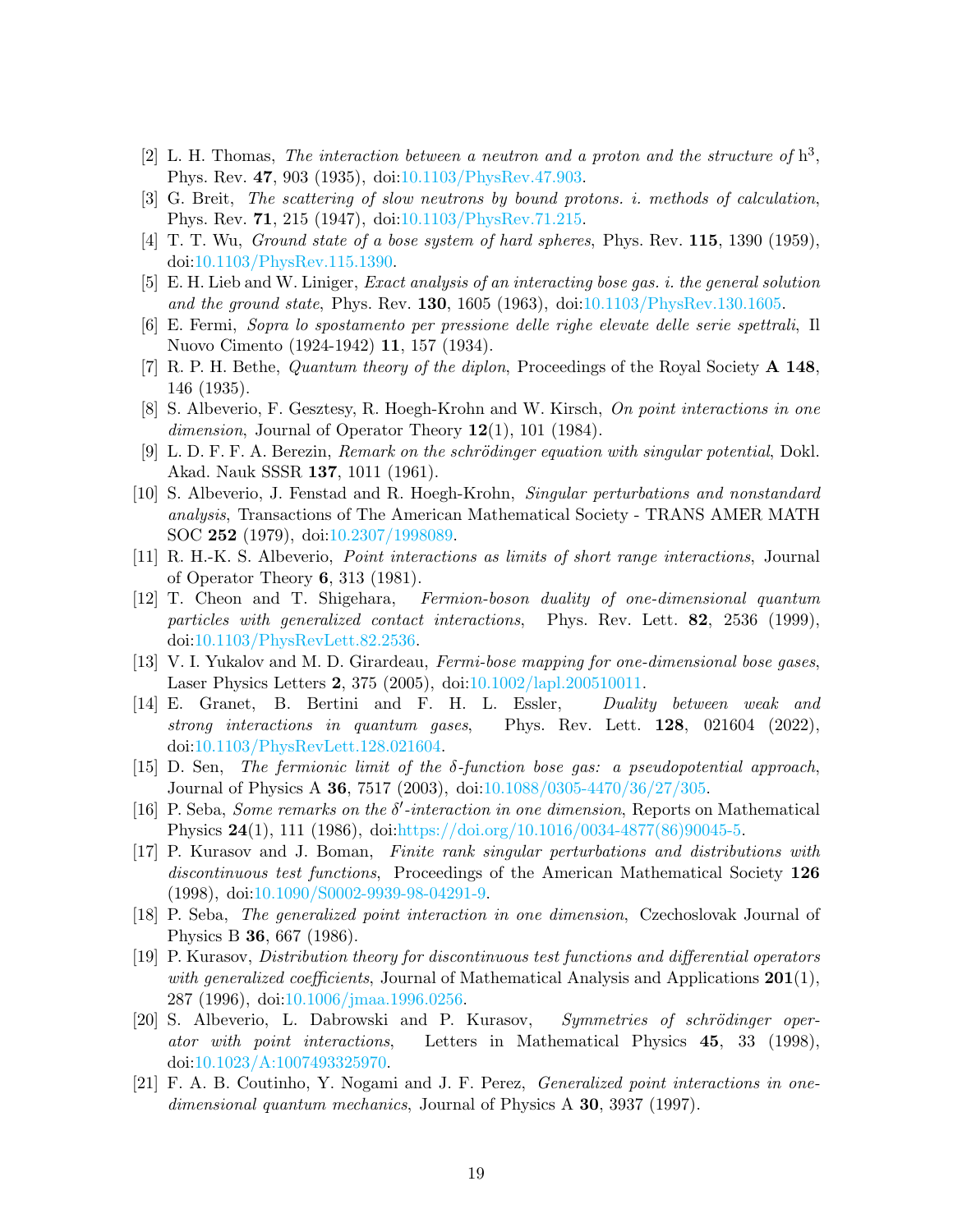- [22] M. Carreau, Four-parameter point-interaction in 1d quantum systems, Journal of Physics A: Mathematical and General 26, 427 (1999), doi[:10.1088/0305-4470/26/2/025.](https://doi.org/10.1088/0305-4470/26/2/025)
- <span id="page-19-3"></span> $[23]$  J. M. Román and R. Tarrach, The regulated four-parameter one-dimensional point in-teraction, Journal of Physics A 29, 6073 (1996), doi[:10.1088/0305-4470/29/18/033.](https://doi.org/10.1088/0305-4470/29/18/033)
- [24] L. N. S. Albeverio, Approximation of general zero-range potentials, Ukrainian Mathematical Journal 52, 664 (2000).
- <span id="page-19-0"></span>[25] E. Granet, Regularization of a strong-weak duality between pointlike interactions in one dimension, arxiv:2112.14684 (2021).
- <span id="page-19-1"></span>[26] I. T. D.M. Gitman and B. Voronov, Self-adjoint extensions in quantum mechanics, Springer (2012).
- <span id="page-19-2"></span>[27] R. H.-K. H. H. S. Albeverio, F. Gesztesy, Solvable models in quantum mechanics, Springer, doi[:10.1017/CBO9780511628832](https://doi.org/10.1017/CBO9780511628832) (1988).
- <span id="page-19-4"></span>[28] T. Cheon and T. Shigehara, Realizing discontinuous wave function with renormalized short range potentials, Phys. Lett. A 243, 111 (1998), doi[:10.1016/S0375-9601\(98\)00188-](https://doi.org/10.1016/S0375-9601(98)00188-1) [1.](https://doi.org/10.1016/S0375-9601(98)00188-1)
- <span id="page-19-5"></span>[29] F. Scholtz, H. Geyer and F. Hahne, Quasi-hermitian operators in quantum me*chanics and the variational principle*, Annals of Physics  $213(1)$ , 74 (1992), doi[:https://doi.org/10.1016/0003-4916\(92\)90284-S.](https://doi.org/https://doi.org/10.1016/0003-4916(92)90284-S)
- [30] A. Mostafazadeh, PseudoHermiticity versus PT symmetry 2. A Complete characterization of nonHermitian Hamiltonians with a real spectrum, J. Math. Phys.  $43, 2814$  (2002), doi[:10.1063/1.1461427,](https://doi.org/10.1063/1.1461427) <math-ph/0110016>.
- [31] A. Mostafazadeh, Pseudo-hermitian representation of quantum mechanics, International Journal of Geometric Methods in Modern Physics 7(07), 1191 (2010), doi[:10.1142/S0219887810004816.](https://doi.org/10.1142/S0219887810004816)
- <span id="page-19-6"></span>[32] Y. Ashida, Z. Gong and M. Ueda, Non-hermitian physics, Advances in Physics 69(3), 249 (2020), doi[:10.1080/00018732.2021.1876991.](https://doi.org/10.1080/00018732.2021.1876991)
- <span id="page-19-7"></span>[33] C. M. Bender and S. Boettcher, Real spectra in non-hermitian hamiltonians having PT symmetry, Phys. Rev. Lett. **80**, 5243 (1998), doi[:10.1103/PhysRevLett.80.5243.](https://doi.org/10.1103/PhysRevLett.80.5243)
- [34] C. Bender, Making sense of non-hermitian hamiltonians, Reports on Progress in Physics **70** (2007), doi: $10.1088/0034-4885/70/6/R03$ .
- <span id="page-19-8"></span>[35] A. Mostafazadeh, *Exact PT symmetry is equivalent to Hermiticity*, J. Phys. A 36, 7081 (2003), doi[:10.1088/0305-4470/36/25/312,](https://doi.org/10.1088/0305-4470/36/25/312) <quant-ph/0304080>.
- <span id="page-19-9"></span>[36] I. Rotter, A non-hermitian hamilton operator and the physics of open quantum systems, Journal of Physics A-mathematical and Theoretical - J PHYS A-MATH THEOR 42 (2009), doi[:10.1088/1751-8113/42/15/153001.](https://doi.org/10.1088/1751-8113/42/15/153001)
- <span id="page-19-10"></span>[37] C. Cohen-Tannoudji, Cargese Lectures in Physics, Gordon and Breach, New York (1968).
- <span id="page-19-11"></span>[38] V. Rizov, H. Sazdjian and I. Todorov, On the relativistic quantum mechanics of two interacting spinless particles, Annals of Physics 165(1), 59 (1985), doi[:https://doi.org/10.1016/S0003-4916\(85\)80005-1.](https://doi.org/https://doi.org/10.1016/S0003-4916(85)80005-1)
- <span id="page-19-12"></span>[39] D. J. Griffiths, Boundary conditions at the derivative of a delta function, Journal of Physics A: Mathematical and General 26(9), 2265 (1993), doi[:10.1088/0305-](https://doi.org/10.1088/0305-4470/26/9/021) [4470/26/9/021.](https://doi.org/10.1088/0305-4470/26/9/021)
- [40] F. A. B. Coutinho, Y. Nogami, L. Tomio and F. M. Toyama, Energy-dependent point interactions in one dimension, Journal of Physics A: Mathematical and General  $38(22)$ , 4989 (2005), doi[:10.1088/0305-4470/38/22/020.](https://doi.org/10.1088/0305-4470/38/22/020)
- [41] L. T.-F. T. F.A.B. Coutinho, Y. Nogami, Energy-dependent point interaction: selfadjointness, Canadian Journal of Physics  $84$  (2006), doi: $10.1063/1.4936302$ .